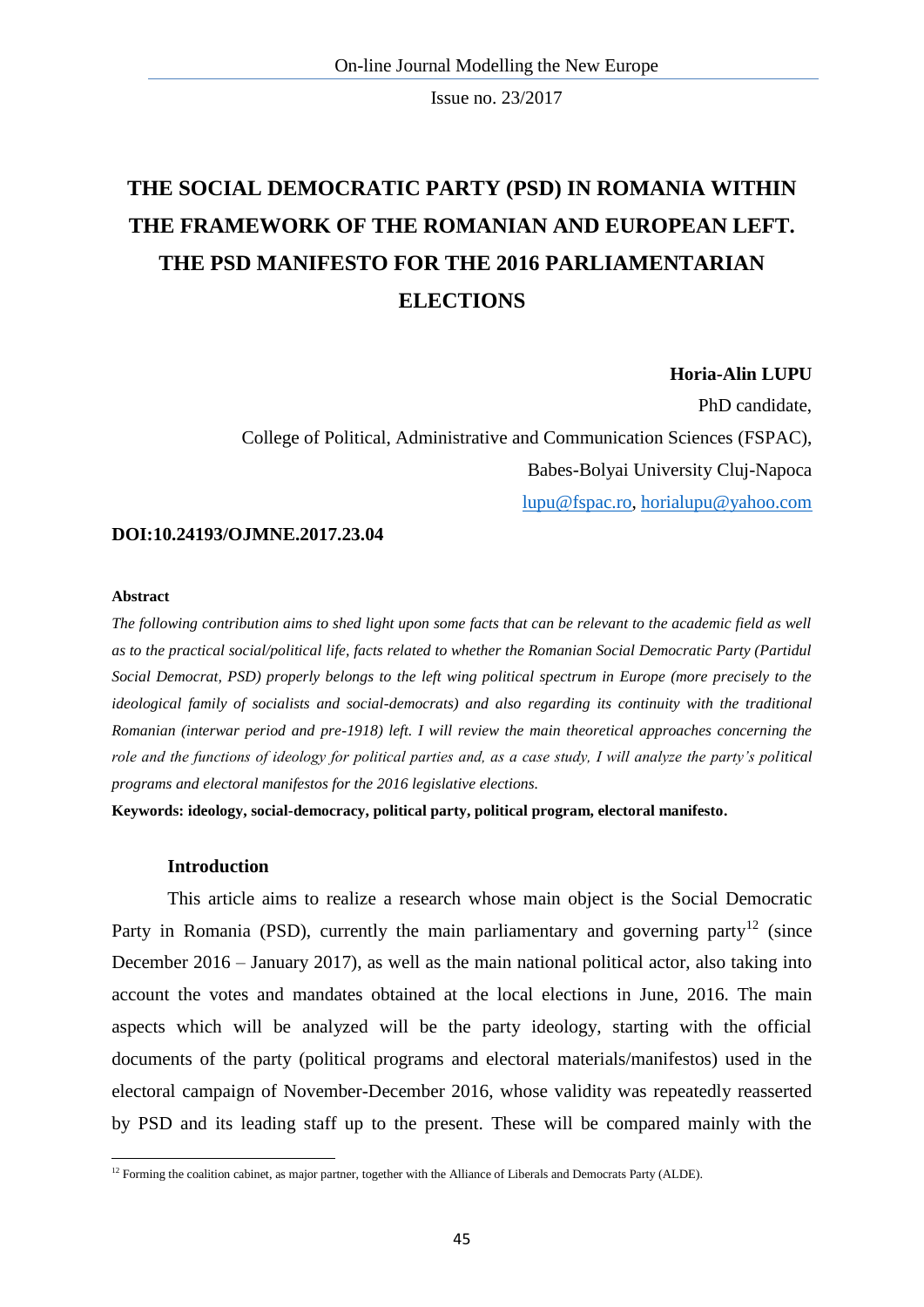typical positioning on similar themes of European parties with the same ideological orientation, and colleagues of the PSD in transnational party organizations. Also, in order to properly define de context, I will present aspects linked to the historical evolution of socialism and social-democracy, I will try to synthesize the historical context of the main values and ideological benchmarks of the evolution of the socialist and social-democratic left at an international and European level, including also the main theoretical and methodological approaches regarding the research and measurement of the ideological position of political parties.

After Romania's accession to the European Council (1993) and especially to the European Union (2007), but mainly after PSD's admission to the Socialist International (2003) and later to the Party of European Socialists (2005), the affiliation movement following a similar trend with the majority of "classical" left parties in Central and Eastern Europe, the problem of certain structural, systematical or significant differences between political parties in Western Europe and their equivalents as ideological framing to the East lost most of its significance.

Thus, the series of articles and, later, books, which have Herbert Kitschelt as author/co-author (Kitschelt, 1992; 1995; Kitschelt, Mansfeldova, Markowski, Toka, 1999) suggest the existence of a different ideological placement, perhaps even a radically distinct one, of left and right parties from the countries of the former socialist and soviet bloc compared with their equivalents from the West, depending on the existing types of cleavages in post-communist countries and on the way in which these combine with each other under the pressure from parties and political leaders to mobilize/activate them. The aforementioned events, and especially the affiliation of the majority of East-European parties to international party organization, resulted in a growing pressure toward convergence, at least at the level of doctrines and official political documents.

### **Terminological specifications**

At the conceptual/terminological level, we can say that nowadays the terms *socialism*  and *social-democracy* are synonyms (with a touch of complementarity) or functional equivalents. According to various authors, there are several explanations regarding their distinct meanings from the past. Ware (1996, pp. 33-35) mentions two of these. According to the first, we can discuss about social-democracy especially after the left-wing (socialists) parties were contaminated with the economic ideas of John Maynard Keynes around the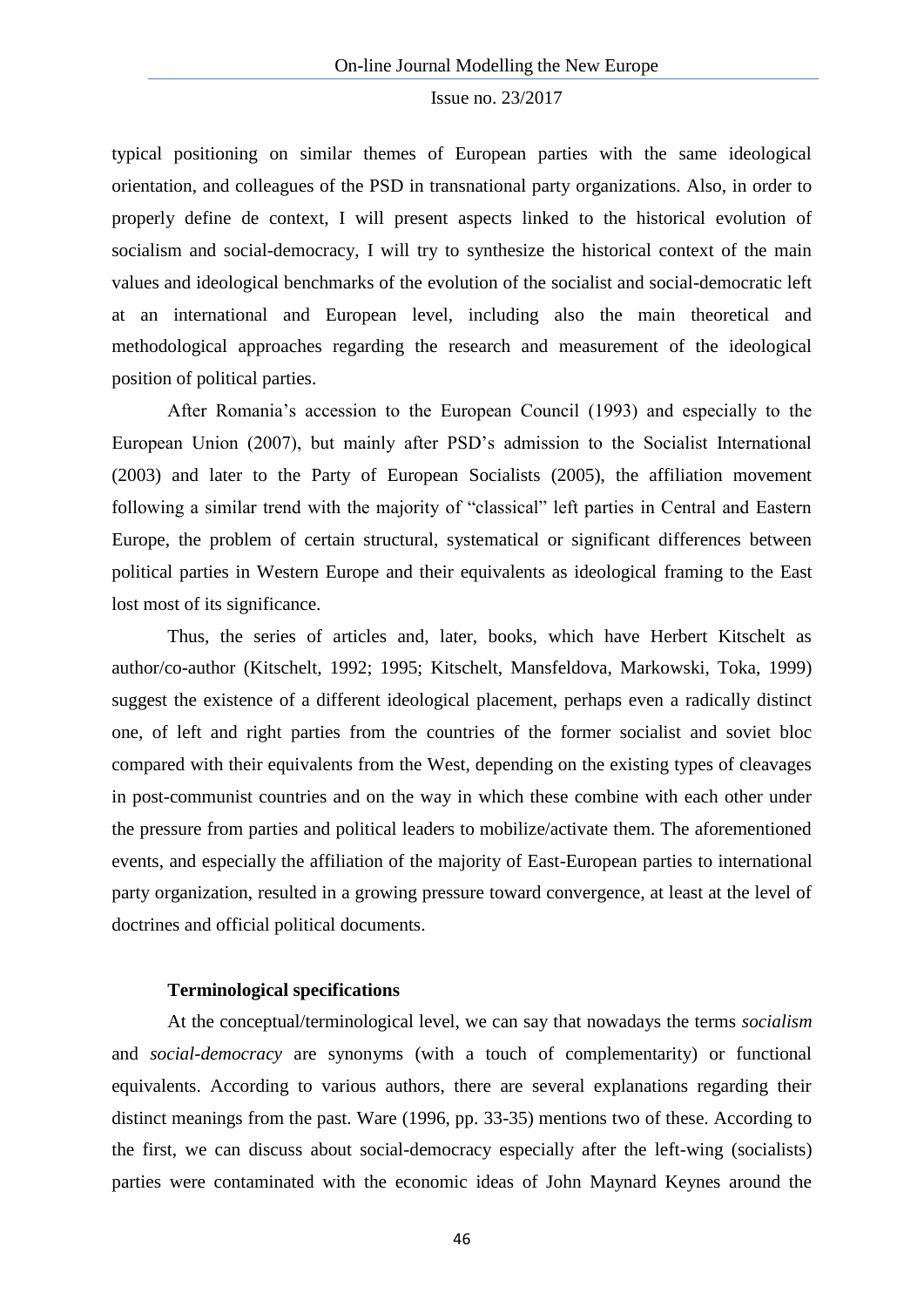Second World War (as an essential turning spot being the Congress of the German Social Democratic Party, SPD from Bad-Godesberg, in 1959), concerning the emphasis upon mixed (market) economy, unlike the previous vision which insisted on socializing/nationalizing the economy and the means of production.

A second distinction mentioned by Ware would be the one of connection (existent or not) between parties and trade unions. Thus, parties which maintained close connections with these (regardless of whether they were actually created by the trade unions or not) would represent the social-democratic type (the classic example of a left-wing political party created by trade unions – British Labor Party – appeared as a result of a motion voted in the year 1900 by the British Trade Union Congress) and those with weak connections with trade unions would represent the socialist type (the case of the French Socialist Party, created in the last quarter of the  $19<sup>th</sup>$  century by a group of intellectuals and revolutionaries).

In his study (1998, p. 185), A. Carpinschi equates social democracy with "parliamentary socialism" as he suggests that there is a certain closeness to the "revisionism" of the late XIX century (for further details see below) and emphasizing, unlike Ware in the first distinction, two characteristics: the reconciliation of socialism with the liberaldemocratic system *and* with the capitalist society.

### **Socialism and social-democracy – elements of history of thinking**

Depending on the authors, one can find the roots of a *proto-*socialist type of thinking with the classical Greek or late-medieval political thinking, the names that are cited the most being Plato (*The Republic)* and Thomas Morus (*Utopia*), according to Ball and Dagger (2000, p. 128). References can also be made to fragments from *The New Testament* or to the practices of the early Christians from the first centuries A. D., up until the adoption of Christianism as the official religion in the Roman Empire.

However, the true precursors would be those known as the "utopian socialists", category which includes names such as Claude-Henry de Saint-Simon, Auguste Compte (founder and supporter of positivism or "social physics", as he intended to call what we label nowadays "social science"), Charles Fourrier and Robert Owen (Ball, Dagger, 2000, pp. 130- 132). Despite the differences among them, these socialists were the exponents of a certain Enlightenment-type, planning oriented maximalism, critics of capitalism as a generator of excessive selfishness and waste, unscientific and encouraging immoral educational models. The suggested solutions, be it at a macro-theoretical level or at micro-applicative one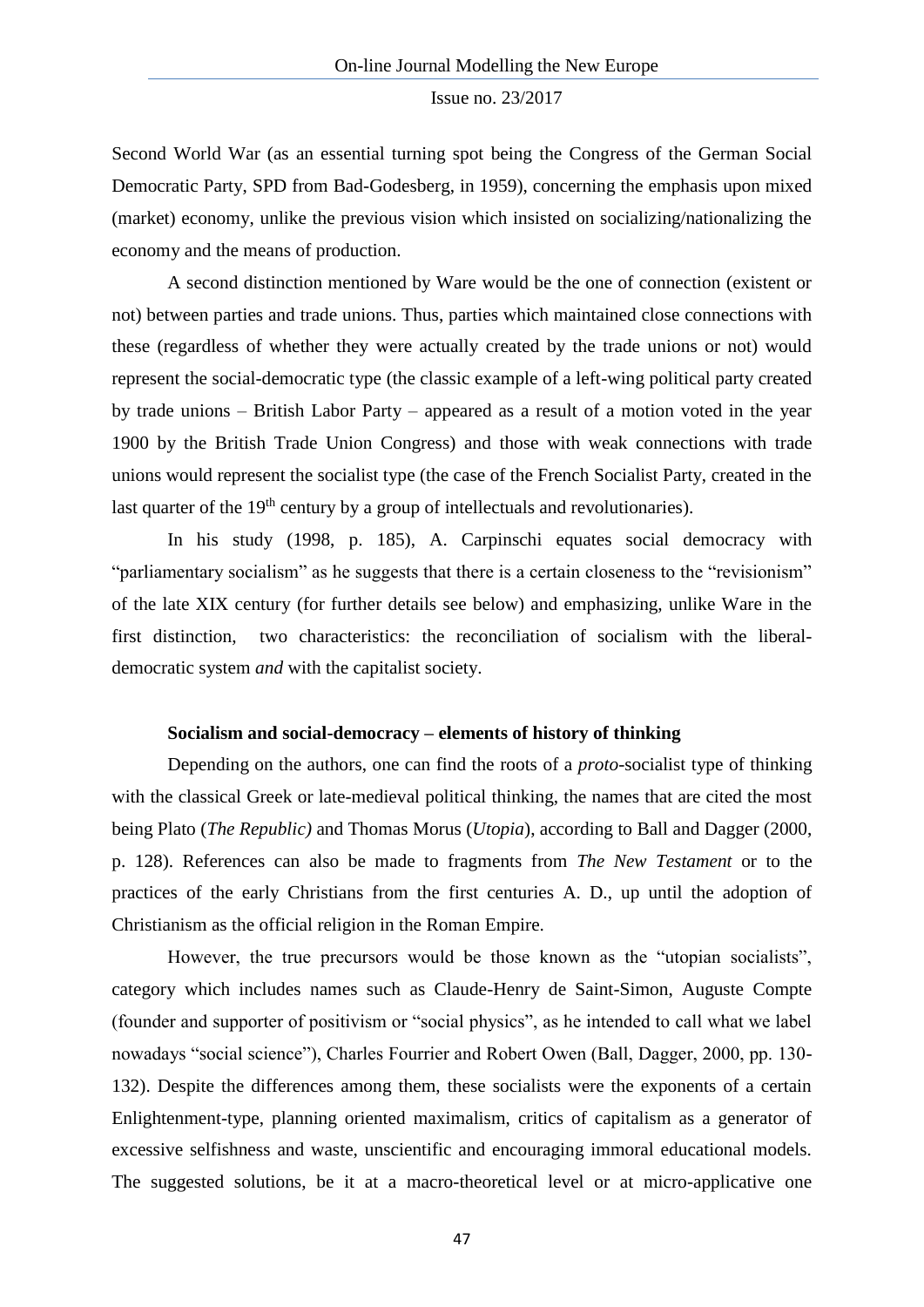emphasized the communitarian side of human nature and the importance of the interaction between individuals, the use of scientific knowledge and expertise, the power of motivation and the role of education in the success and development of communities and society.

The socialist thinking that we know today was to be truly structured in the post-Hegel period, its ideas being laid down by Karl Marx and Friederich Engels. The process that Marx started and which he continued together with his co-author, Engels, was extensive, systematic and claimed a scientific nature for itself (a claim underscored after Marx death).

One of the defining elements of Marxism would be the takeover and development of the G. W. F. Hegel *dialectic vision of history,* in which the relevant advancement is preceded by the ruptures/alienations, expressed through the thesis/antithesis conflict and the advent of progress through synthesis (Hegel, 2000/1807). Another would be the collective and communitarian perspective over society and individuals, the social class and membership to it having a decisive relevance for one's identity. The "engine" of history for Marx and Engels is represented by the fight for survival and for progress of the individuals/communities, through a combination of evolution and conflicts in which the *class struggle* (and the *exploitation* that comes with it, generated by the type of relation with the means of production) is essential. Those who possess, master and control the *means of production* are the ones who will control the power in society (political power included, political institutions being subordinated and functionally dependent on the economy; the same thing with the ideology – the prevalent pattern of thought from/about society, which generates a *"false consciousness"* of those who are exploited). Those who are reduced by the need of survival/economic gain to the state of being associated with them (slaves, peasants, proletarians/workers) are subjected to exploitation (Ball, Dagger, 2000, pp. 132-147).

Unlike utopian socialists, for Marx and Engels exploitation has a systematic character rather than a moral one. In capitalism, the only freedom that exist belongs to *the capital* (and not to the entrepreneur), this reality is what generates alienation; the capitalist himself is forced to obey to the logic of its functionality (Marx, Engels, 1962/1848). At the foundation of exploitation and the class struggled lies *the private propriety* and its emergence (Marx, Engels, 1956/1845).

At the core of the class struggle is the struggle of the other social classes to take the place of the exploiting class, and this mechanism seems to be unstoppable. The takeover of power by the working class should end this race and the internal contradictions accumulated by capitalism. This working class, which is a "the universal class" has as a purpose its own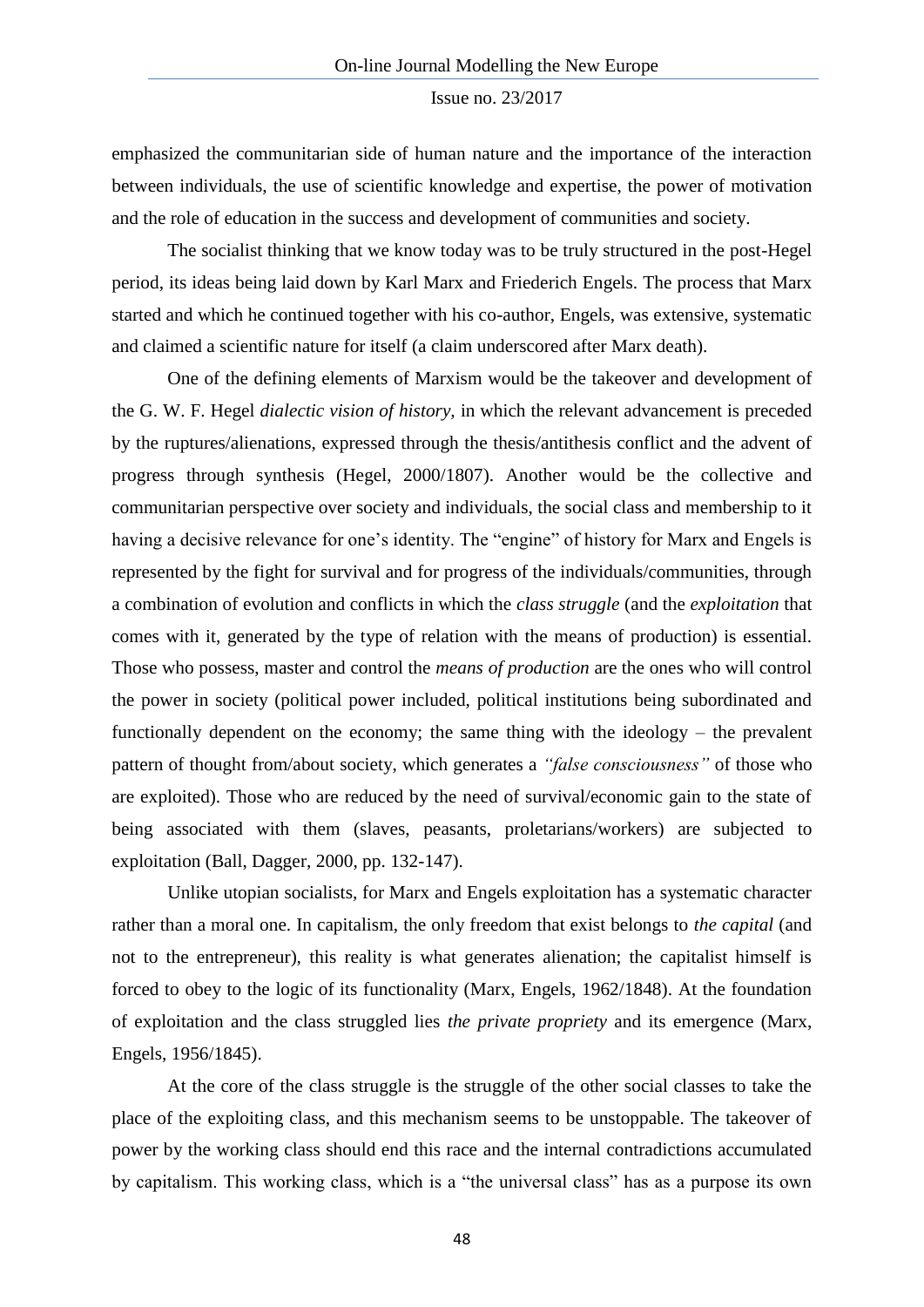abolition and the end of exploitation. This would lead (with an intermezzo of "the dictatorship of the proletarians", destined to consolidate the temporary control of the working class over the state and society) to the dissolution, in an undefined interval, of the private propriety, of the state, even of the process of labor as known by us, and to a society that was forecasted as open/democratic (Ball, Dagger, 2000, pp. 132-147).

Another important trend in the structuring and evolution of socialist thought and doctrine was the revisionism, which emerged mostly after the death of Marx (1883) and Engels (1895). Its main exponent, Eduard Bernstein, in his work *Evolutionary Socialism* stresses the progresses achieved in a rather short period of time, by the socialist and tradeunion movement from Germany thus invalidating Marx's predictions that "the rich are going to be richer, and the poor will became poorer". He opposes, due to moral reasons (invoking Kant) a bloody revolution and the dictatorship of the proletariat, supporting the immediate interests of the working class and advocates for the constant and gradual improvement of these through political and social actions in a democratic environment (Berstein, 1907/1899; Ball, Dagger, 2000, pp. 154-155).

The last author I will mention, Vladimir Ilich Ulyanov (Lenin), is a critic of revisionism (considering it as collaborating with the bourgeoisie) and is the one who moves on from the socialist/social democratic way of thinking to communism. Alongside radicalization of ideas – the critique brought to "parliamentary-socialism", trade unions and Western working class for the false consciousness induced by the capitalists and the apologetic stance towards *the revolutionary avantgarde/avantgarde party* and of the *democratic centralism* (Ball, Dagger, 2000, pp. 156-159) – the latter making possible for the authoritarian/totalitarian party and rule to emerge, Lenin contributes to the development of leftist ideas by introducing and defining the concept of *imperialism* (Lenin, *Imperialism, the most advanced stage of capitalism*, 1916). In this work, who's topics are still being reused in different political and ideological contexts even to this day, Lenin upholds that the progress of developed societies (which already are in the imperialist stage) is based on the exploitation of underdeveloped nations and by doing so, the members of the advanced nations benefit from that in integrality (even if in different degrees, taking into account their social class). Therefore, the emergence of the socialist revolutions in the exploited societies is justified.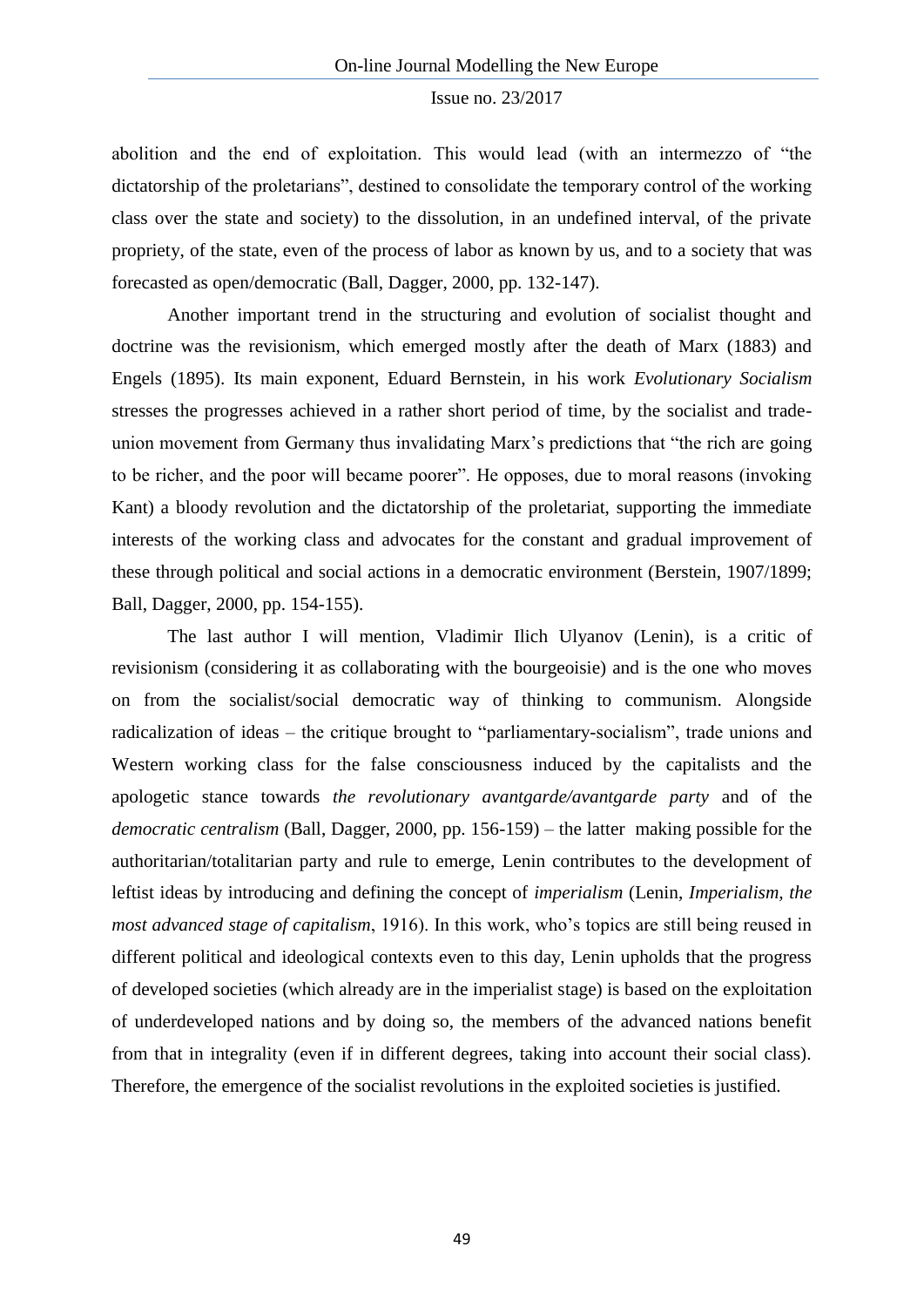# **The institutional history of socialism and social democracy in Europe**

Since their birth, in the second half of the  $XIX<sup>th</sup>$  century, the socialist and socialdemocratic parties had two main objectives: to obtain political rights for the working class (the  $-$  at least male  $-$  universal suffrage) and, together with the trade unions, to provision social and economic rights (labor related) for them (Gallager, Laver, Mair, 2002, p. 204). Evolving together reunited in the Second Socialist International (1889-1914), which has served them as a debate forum among Marxists and revisionists (later, after 1905, the Bolsheviks enter the scene too) as well as an umbrella for different existing currents – orthodox revolutionary Marxism, anarchism, revisionism, social evolutive fabianism and Leninism (Carpinschi, 1998, p. 176). A common and constant trait of this period is how important the shared perception over the importance of internationalism, which supports the transnational interests of the workers (the exploited class) in their fight against the exploitation represented by the global capitalism.

An example of success for this period, in spite of an official interdiction between 1878 and 1890, was the German Social-Democratic Party (SPD). During the first decades of the  $XX<sup>th</sup>$  century, this party, which was organized as a mass party, had more than 1 million members, a budget of 5 million Reichmarks, its own media, a central school in Berlin for the education of the workers elite and an umbrella of associations (of judicial/legal assistance, educational, cultural, sportive and recreational) developed around the party and the trade unions. In 1912, as number MPs, SPD became the most important party in the Reichstag.

Therefore, at the organizational level, we have what Maurice Duverger calls *a typical mass party,* with ramification over the territory, with constant activities at the subsidiaries level (*the branches* of the party), ideologically structured and democratically financed, in which the power is held by the formally (and, at least theoretically speaking, democratically) chosen leadership of the party and not by an informal elite represented by MPs (Carpinschi, 1998, p. 176). The efficiency of the SPD is proven by the improvement of the situation of the socio-political rights as well as the economic conditions of the German working class until the start of the First World War, although the party remains what Sigismund Neumann calls "the party of social integration", making it easier way for the integration of the working class in a social and cultural web which engulfs them, as the author says, "from the cradle to the grave" (Neumann, 1956, p. 47). But the political integration, in spite of the progresses made, was not possible. The other parties and political forces united against the socialists/socialdemocrats due to the perception of a threat which the socialists could pose to the system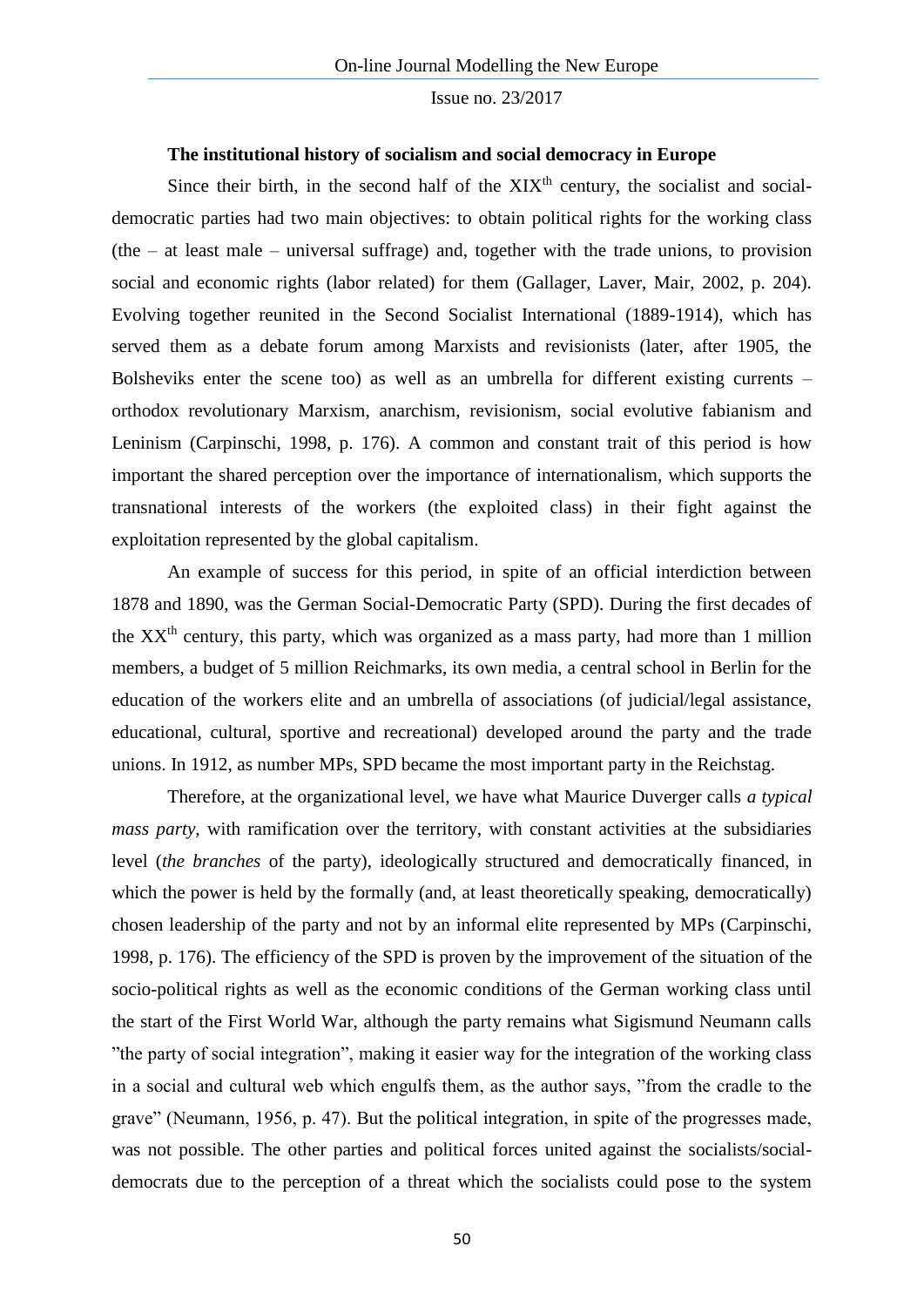itself. This reality is more or less characteristic for all the European states where such movements existed.

The following event in the evolution of socialist and social-democratic parties is the First World War, with the blow given by it to internationalism (most of the socialist representatives in the European legislatives voted in favor of military expenditures of their nations, involved in a "capitalist war") and connected with it but far more important, the Russian October Revolution of 1917 (Ware, 1996, p. 34). Following this stage, most of the radical leftists of the socialist parties and social democratic movements break up with them, creating communist parties; The Third (Communist) International is founded in 1919.

During the interwar period, in spite of the fact that the (male) universal suffrage already existed in Europe (partly due to their pressure), the socialist parties are marginal as a political influence ("victims of their own success" in mobilizing the working class electorate, as mentioned above and underlined by Kirchheimer, 1966). Their access to government is limited (Sweden being an exception), as well as the capacity to influence the society through public politics.

The real opening into activity of these parties appears only after the Second World War. From the end of the 1940's and all the way to today, with certain fluctuations in time and differences from nation to nation, socialists and social-democrats become, on the electoral results level, one of the two main political families in Europe (Gallagher, Laver, Mair, 2002, p. 206) alongside and in competition also with the popular parties (conservatives and Christian-democrats). Creators and supporters of the welfare state, moderate and constant promoters of European integration (in ECCS, EEC, EC and EU), the representatives of this ideological line of thought gave up their Marxist inheritance. Two main events mark these process: The First Congress of the Socialist International in Frankfurt am Main (1951) and, most important, the Congress of the German Social-Democratic Party in Bad-Godesberg (1959). Within these events the support for democratic organization of the society and the option for a mixed economy is asserted (Carpinschi, 1998, pp. 187, 190).

From an organisational point of view, the transition from a mass party to a catch-all party is made. Its five characteristics (stated by Otto Kirchheimer) are the following: 1) drastic reduction of the party's ideological baggage; 2) the growing in importance of leaders; 3) the loss of the importance of the individual members; 4) and of what the author calls "classe-gardée" (a social class towards which the political message is specifically directed);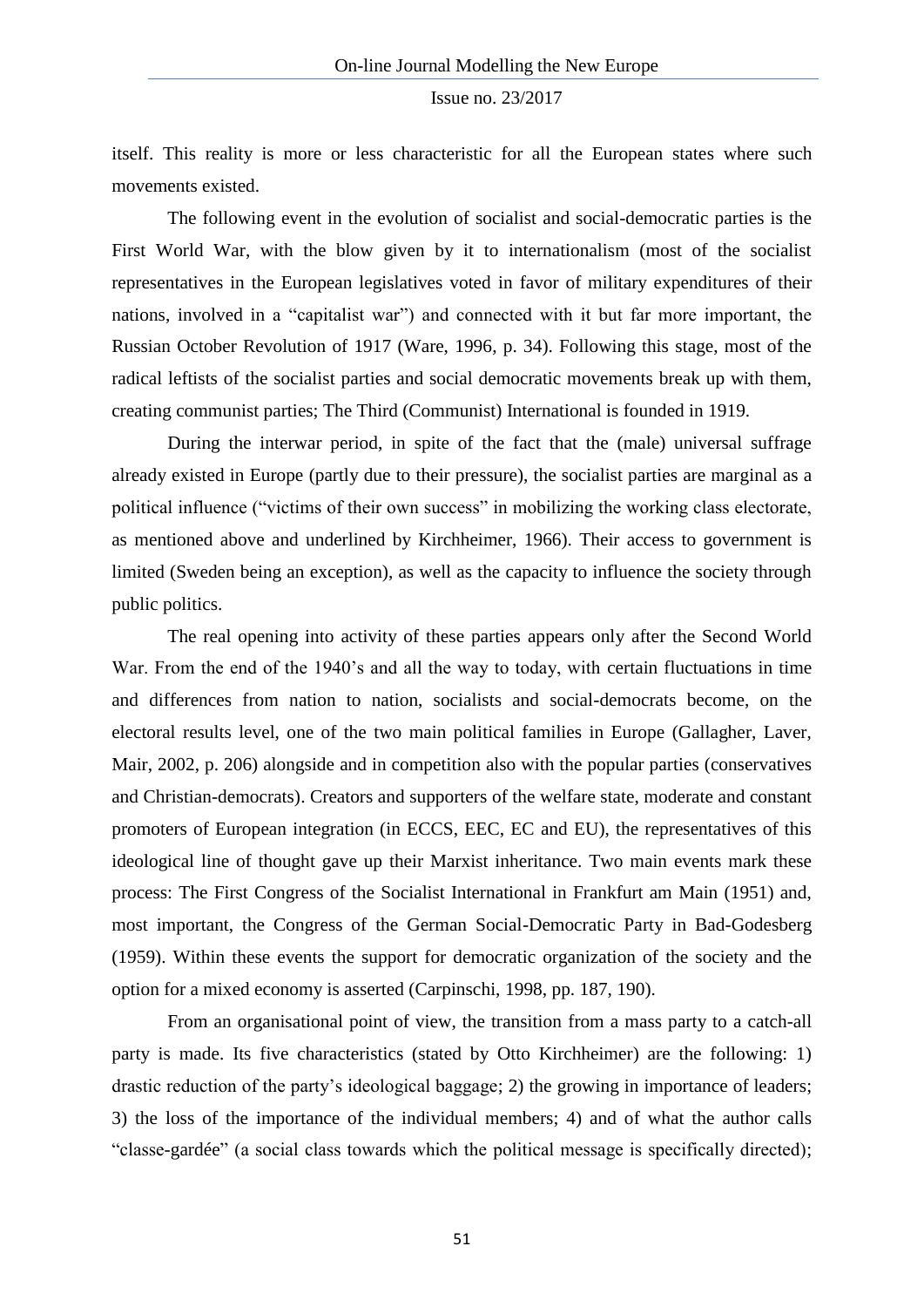5) securing access to a variety of interest groups for financial and electoral reasons (Kirchheimer, 1966, p. 190).

The '60s bring the appearance of the New Left (feminist, antiwar) and a new type of competition to the left of social-democracy, amplified in the 1980-1990 by the emergence of the Green parties (Gallagher, Laver, Mair, 2002, pp. 203; 209-211). The 8th decade, starting with the oil crisis from 1973 (along with its cumulated economic effects) and also the rise of the New Right will lead to a shift towards the center of the social-democratic parties, with a reduced accent on the role of the state in the economy. This shift appears to be countered, in recent years, by a mobilization of the left against the austerity policies promoted by the right as a reaction to the financial crisis which started in 2008.

# **Ideological and institutional milestones in the evolution of the Romanian socialdemocracy**

In the Romanian space an arguably early emergence of socialist (utopic) inspired ideas, and even an attempt, with no real success, to put them into practice can be spotted in mid-1830. This happens in the form of the *phalanstère*/*phalanstery* (association/community working under cooperative principles) established at Scaieni (Prahova) by Teodor Diamant, a disciple of Charles Fourier, following his ideas, after he came back from France.

The economic and social context remains unfavorable for the development of these ideas and organizations, due to the industrial underdevelopment of the Romanian Principalities, and latter (from 1881) of the Romanian Kingdom (Proca, 2010, pp. 24-25) with the exception of some urban centers in Transylvania, Banat or Bukovina, which up until 1918 were part of the Hapsburg Empire. Within them, the (Romanian) socialist movement (in parallel with the other nations within the Empire) was much stronger than the one in the Old Kingdom. In the beginning of the  $XX<sup>th</sup>$  century, figures like Iosif Jumanca and Ion Flueraș were some of the most well-known leaders of the Romanian socialists from the Austro-Hungarian Empire.

For this reason in the first Romanian socialist program (1886 – *Ce vor socialiștii români?/What do the Romanian Socialists Want?),* preceding and contributing to the subsequent structuring of the first Social Democrat Party in the Kingdom), the author, Constantin Dobrogeanu-Gherea, feels the need to justify, in a full chapter, the necessity of the appearance of socialism in the Romania. Although we can find Marxist influences in his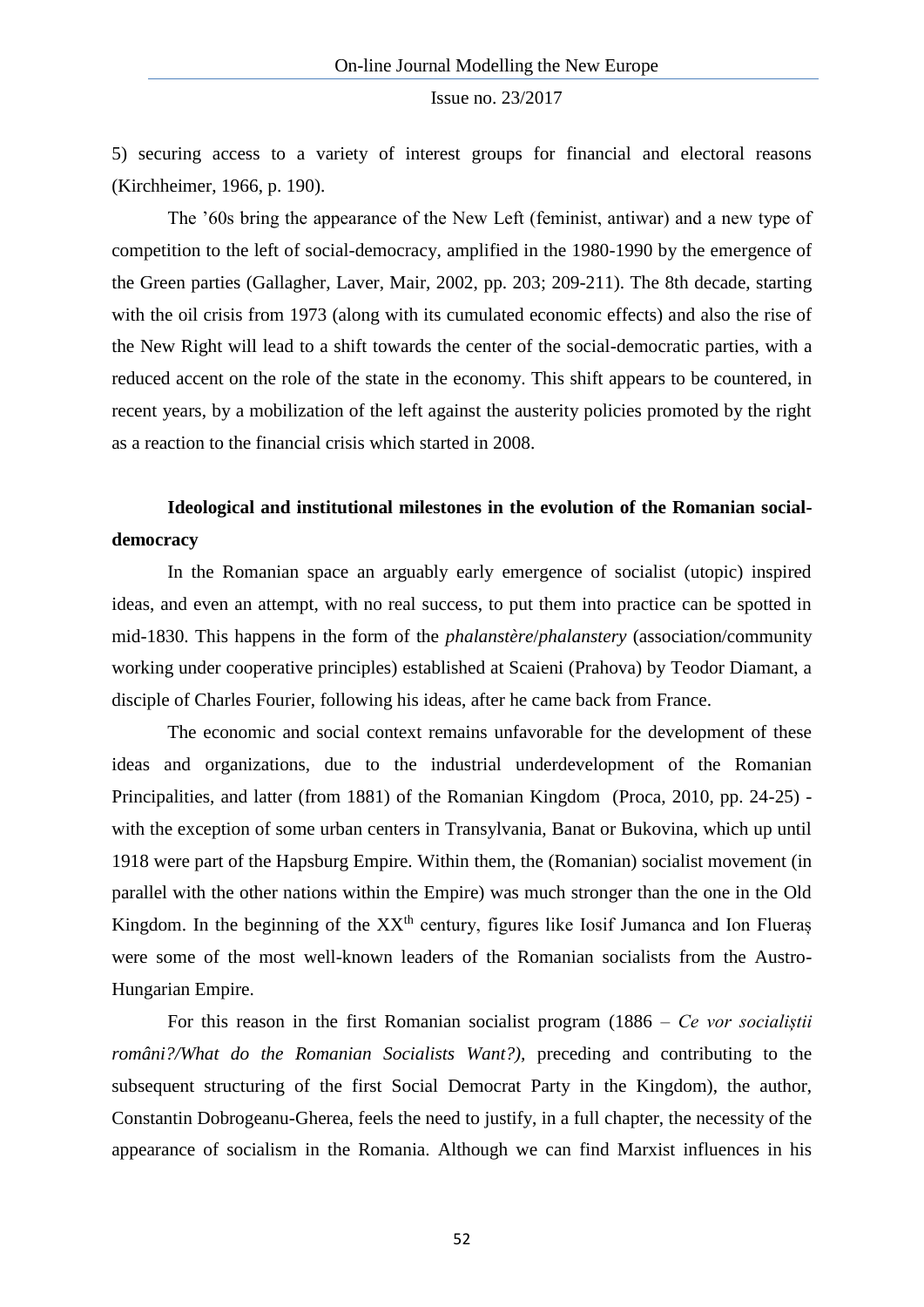program, he also writes about the topic of the development gap between the West and Romania, imposing an approach close to the revisionist one (Proca, 2010, pp. 26-27).

The Romanian Social Democratic Workers Party (PSDMR), which appeared in 1893, maintains the same moderate and "legalistic" orientation. It is established and animated by a series of intellectuals (Ioan Nadejde, Vasile Mortun, Sofia Nădejde, Traian Demetrescu, Constantin Stere, Anton Bacalbașa, along with C. Dobrogeanu-Gherea) and coexists with the trade union movement (professional workers' associations), instead of being founded on their initiative. The party accedes to the Parliament with several elected representatives and is abolished in 1899 by an episode called "the betrayal of the generous" in the epoch - the passing of a significant number of leaders to the National Liberal Party, PNL (Proca, 2010, pp. 28-29).

Beyond its direct political impact, which was limited, its importance can be put into perspective through its role in introducing into the public/parliamentary debate in Romania of some themes that were specific to socialism (universal suffrage, social/labor related rights and legislation, women's rights and emancipation) and through its indirect influence on two contemporary doctrines that came about at the end of the XIX<sup>th</sup> century, *poporanism* and *sămănătorism* (Jurcă, 1994).

The party is rebuilt in 1910 as the Social Democratic Party (PSDR), from December 1918 the Socialist Party of Romania. Ion C. Frimu, Mihai Gh. Bujor, Christian Racovski, Dimitrie Marinescu and Constantin Vasilescu are among its leaders. The party's ideological orientation is initially moderate, following PSDMR's tradition, but it then goes through an extensive period of internal strife and organizational transformation after the Russian Revolution and the First World War/The Great Union (1918). Afterwards, in 1921 the communist faction takes the lead and the figureheads of the moderate groups are kicked out of the party, which then becomes the Romanian Communist Party (PCR). Organizationally, a social-democratic party (PSD) will be reestablished, following many phases, only in 1927 (Proca, 2010, p. 37). It will have Constantin-Titel Petrescu as its leader until its disappearance in the post-World War Two period.

Although in Romania universal male suffrage is introduced (1919), with the exception of the first organized elections, the scores obtained by the socialists/social-democrats remain insignificant. The immediate causes were tied in to the antisocialist legislation of some governments, to internal fragmentation and, in a smaller measure, to the competition represented by the radicals of PCR, a party which was legally banned immediately after its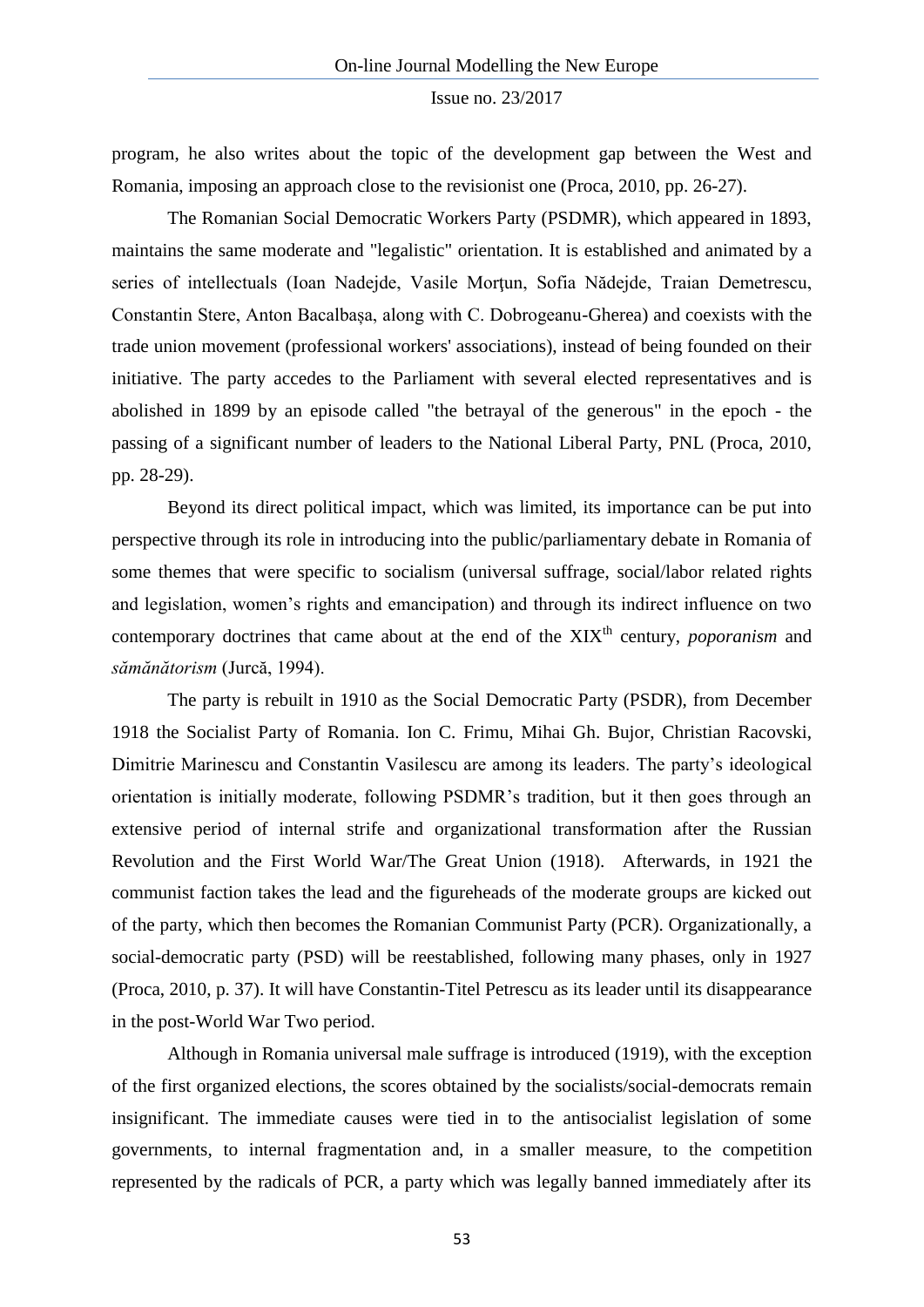founding. The structural causes remained those of a still incipient industrialization of the country, despite some visible progress that came after 1918. But there was another socioeconomic characteristic that, if identified adequately, could have opened the way for a socialist/social-democrat message in the Romanian society. This was represented by two components: the predominance of manual labor in all three sectors of the economy and the existence of a large category (in industry, but especially in agriculture, services) without private property/ with insufficient property, ineligible for the middle class and, as a result, *mostly able to be assimilated with the proletariat*.

In parallel with PSD, PCR remains irrelevant when it comes to the number of members and sympathizers, being controlled, through the Comintern and the Soviet Union's Communist Party, by power structures (political and informative/espionage) from within the totalitarian soviet state, which did not officially recognize the territorial integrity of the Kingdom of Romania after 1918.

After the 23rd of August 1944 and the shift of the PCR from illegality straight to governmental power, in the context of the soviet armies entering the Romanian territory, PSD comes to the forefront within the national unionistic government. The broader association of the two parties (PCR and PSD) will continue in 1946 through a forced alliance (rejected by a part of the PSD leadership, which tries to establish a new party) and through a forced absorption into PCR in 1948, the new party being renamed to the Romanian Workers Party (PMR). Symptomatically, the former leader of PSD, Constantin-Titel Petrescu, is politically convicted by the new communist regime, is released and ends his life in hospital as a result of the harsh treatment suffered in detention.

*Post 1989,* Romanian social-democracy remained divided and made up of competing parties until 2005. For the most part of this period there were three political parties whose interaction was determined, first and foremost, by the way in which each one of them related to the *communism/neocommunism – anticommunism cleavage.* 

The most important one, the National Salvation Front (FSN), predecessor of the actual PSD, is the result of the transformation of the temporary organization of the revolutionary power from December 1989 into a party, at the beginning of 1990. Although often accused by rival formations of neocommunism, it should be mentioned that FSN was not a proper successor party, PCR being outlawed and dissolved after the 22<sup>nd</sup> of December 1989.

Chronologically, its first opponent was the Romanian Social Democratic Party (PSDR), (re)founded at the beginning of 1990 by veterans of the interwar PSD, from where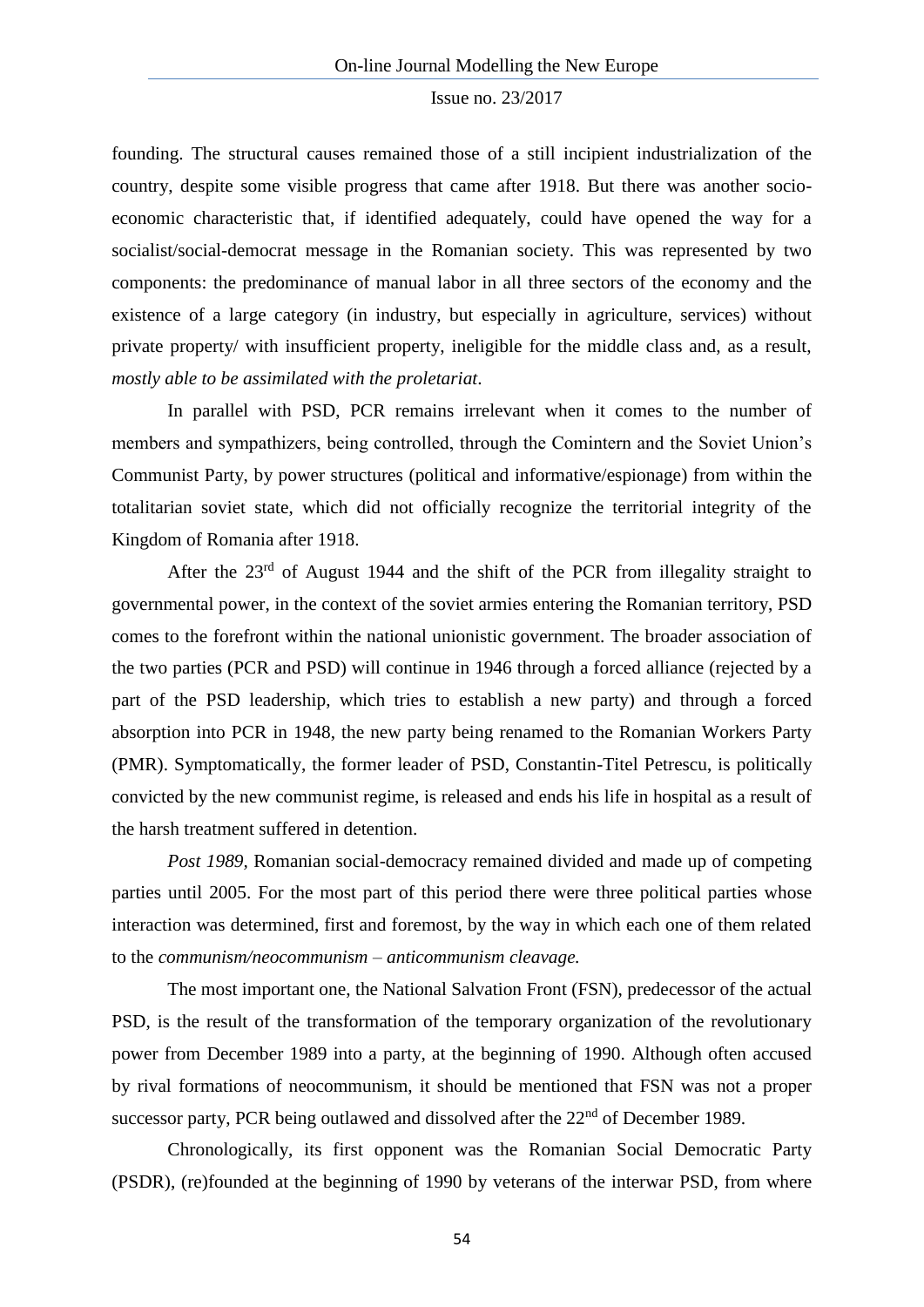they reclaimed their continuity and legitimacy. PSDR had a manifest anticommunist orientation and joined in 1992 the Romanian Democratic Convention (CDR), a grouping of right-wing opposition parties mobilized against FSN. The situation gets further complicated starting from 1992 with the schism of FSN between Petre Roman's wing (former primeminister, perceived as being more liberal) which remains in, and takes control of the party (that at a later date becomes the Democratic Party, PD), and the majority grouped around Ion Iliescu (president-in-office), who will form a new party, the Democratic National Salvation Front, FDSN (which later changed its name into the Party of Social Democracy of Romania, PDSR).

In 1995 PD and PSDR will ally themselves in view of the elections of the following year, forming the Social-Democratic Union (USD). This alliance represents PD's access key the Socialist International, in 1996. In the same year, USD participated (as a minor partner) in the forming of the government after the elections, together with CDR and the Democratic Union of Hungarians from Romania (UDMR).

In the year 2000, PDSR and PSDR will set up an alliance, forming the Social-Democratic Pole together with the Romanian Humanist Party (PUR). In the following year, the two parties will fuse together and PSDR (ex-FDSN, ex-FSN) becomes PSD. The absorption of PSDR will grant its access to Socialist International. The Democratic Party (PD) leaves the International, in 2005, and after its subsequent repositioning on the right (together with its affiliation with the European People's Party)<sup>13</sup>, PSD remains the sole force of the Romanian left. $^{14}$ 

# **The spatial approach and the institutional approach**

Even assuming that the acquiring the political power is the principal and most defining aim and trait of a political party (as authors like M. Duverger, A. Downs, G. Sartori and K. Janda do, in their definitions), it is hard to imagine today a party without an ideology. As *"filters"/"gatekeepers"* of the political system, and mediators between it, the state and the society/voters, the ideology fixes an identity, be it even relative and in constant change, in whose absence parties would find it very difficult to carry out any type of functions, be they

**.** 

<sup>&</sup>lt;sup>13</sup> At the end of 2014, PD (which meanwhile became the Liberal-Democratic Party, PDL) fused with PNL, under the name of the National Liberal Party.

<sup>&</sup>lt;sup>14</sup> In the end of this section I used data from Stoica (2004)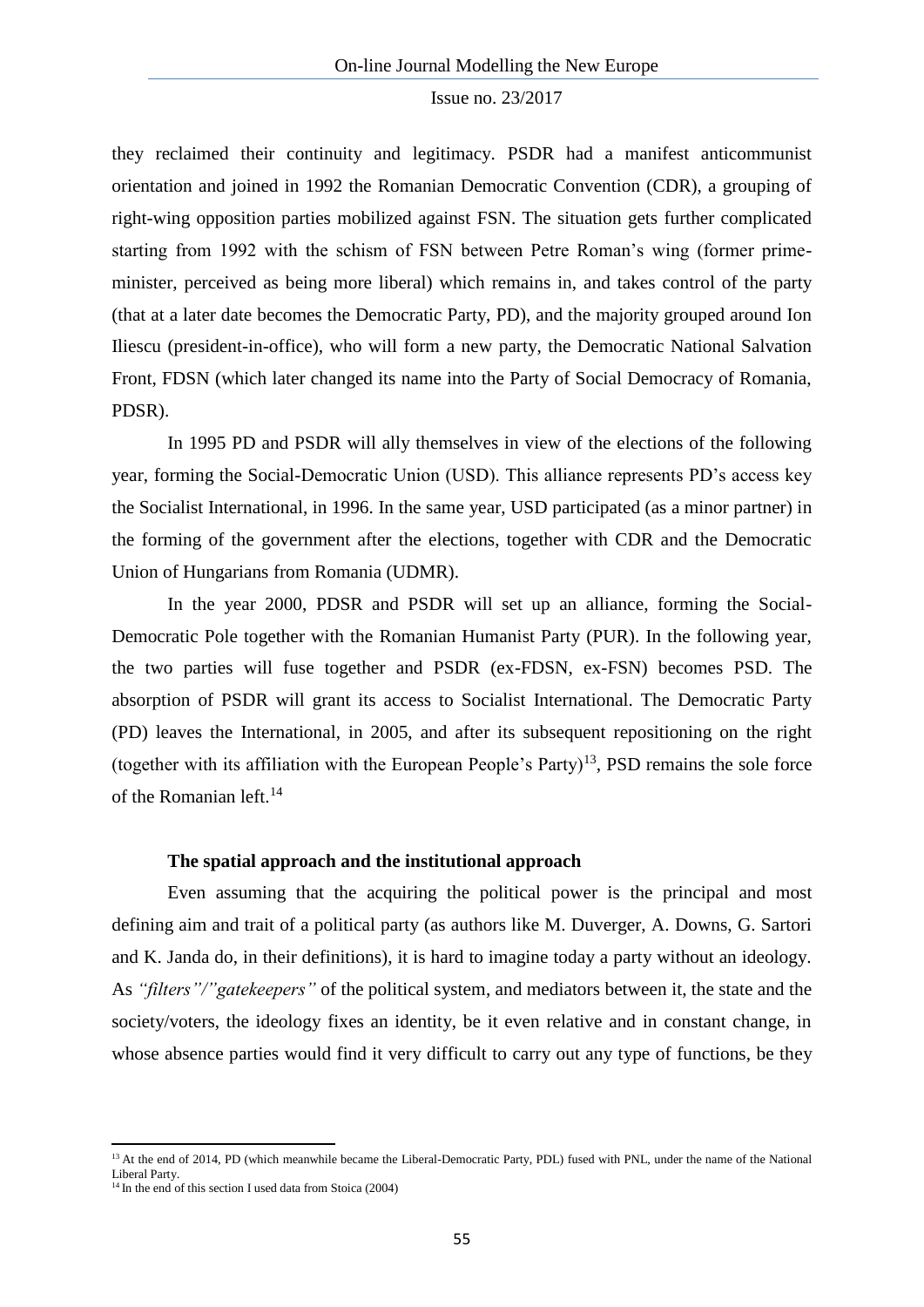*vote-seeker, policy-seeker* or *office-seeker.*<sup>15</sup> Ideology represents "the public face" of a party, what it wants to say about itself (Ware, 1996, p. 20). According to the same author (Ware, 1996, pp. 18-14) there are two types of approaches which can be used to explain the way in which the political parties relates to ideologies, *the spatial* and *the institutional.*

*The spatial* or *the competitional approach* stems from the assumption of the existence of a political space/continuum, in which parties and voters are self-aware and rational actors, that pursue their own interests (parties, in essence, obtaining votes to acquire power, and the electorate voting for a party that is closest to their positioning). This approach was inspired by authors such as the economist H. Hotelling (and his spatial representation of economic competition) and the creators of the rational choice theory (RCT) – especially Anthony Downs in his "Economic Theory of Democracy" (1957).

There were three types of problems identified in the case of the spatial representation approach, in spite of its obvious conceptual clarity. First and foremost, Downs was suggesting the existence of one continuum only, one space (left-right), a fact that was being questioned by other scholars who supported the rational choice theory. Therefore, authors like Ian Budge or David Robertson, back in the 70's, wondered if there only had to be one axis and not distinct ones (political, economic, social) on which the political parties' views could be represented, and also if those positions would be coherent enough with each other to give a specific identity to a party (Budge, 2006; Ware, 1996, p. 20). An additional challenge is positioning ideologies that are not usually imagined in left-right terms on a left-right axis (nationalism-antinationalism, environmentalism or green and antienvironmentalism, feminism etc.).

A second issue identified was generated by the question: "What are the elements that compose the ideological profile of a party?" Besides the doctrine, meaning documents and electoral manifestos (what a party promises it's going to do), there is an even more abstract and harder to define element - the *ethos*, which is, according to H.M. Drucker – "what in the past we'd call the spirit of a party, its traditions, rituals and the way it is being perceived" (Ware, 1996, pp. 20-21). Thus, according to Drucker, the ideology of a party also embraces, alongside doctrine, its ethos. Public policies (initiated, adopted, implemented by central or local political institutions, representing what a party *does* (and arguably more importantly

 $\overline{a}$ 

<sup>&</sup>lt;sup>15</sup> In the Romanian politics, the recent difficulties experienced by the Save Romania Union (USR), a party newly-founded before the legislative elections of December 2016, due to the absence of a clear positioning with regards to controversial themes in public debate seem to confirm this vision.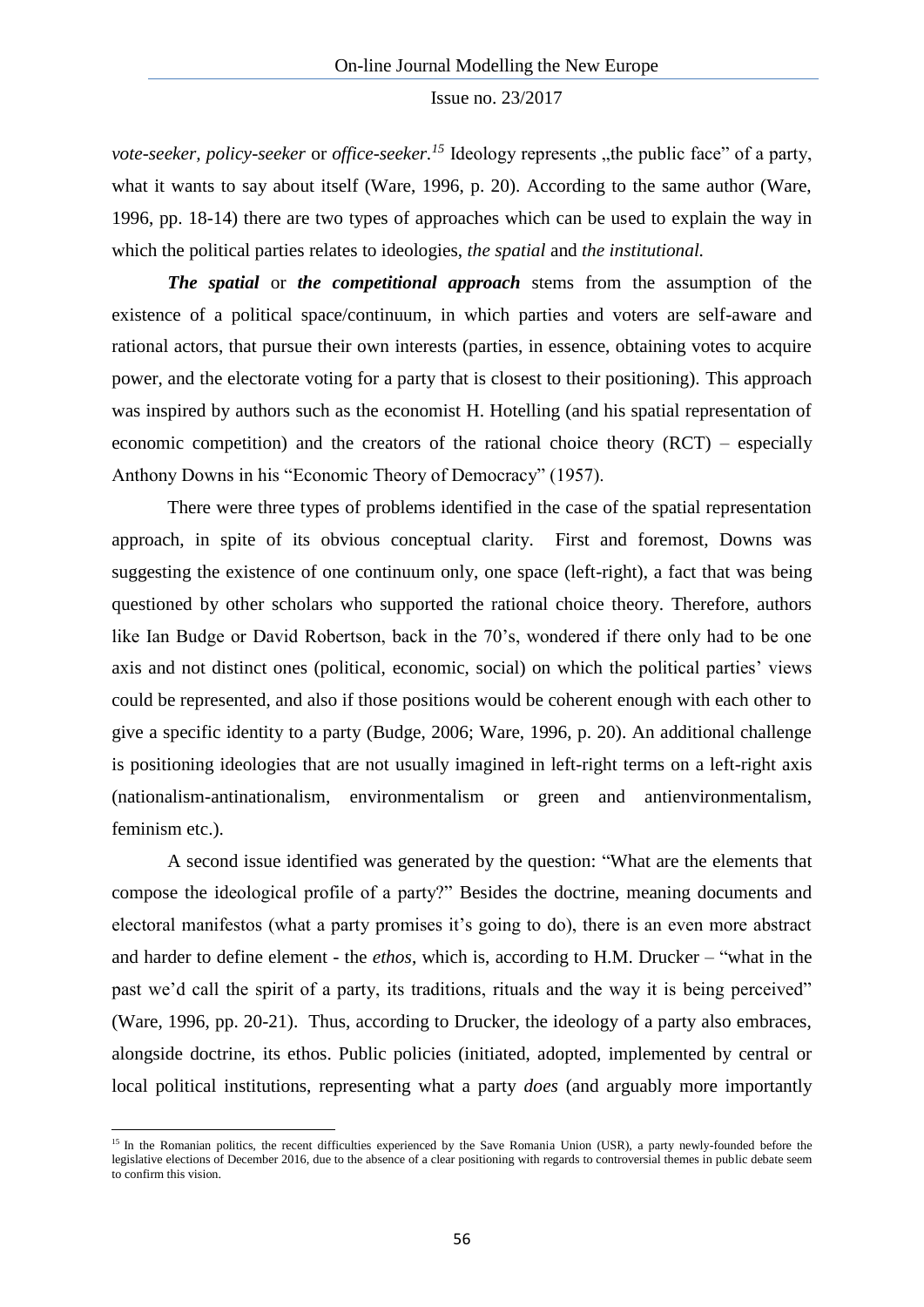than what a party *says it would do*), are also very important when analyzing the ideological engagement of a party. We can also mention the declarations and speeches of political leaders, either official ones or publicized by the media.

The third and last issue represents the existence of populism either at the party (with some possible emphasis on new parties) or at the political system level (with some tradition in Latin America or South-East Europe, according to Ware, 1996, p. 21). In this sort of context, the parties which access to power seems to be blocked tend to show irresponsibility in terms of policy proposals, starting what G. Sartori calls, "the politics of overbidding" among themselves (Sartori, 2012, pp. 147-149). Another possibly trouble making issue could be the existence of factionalism, in terms of different ideological affiliations within the same party (see the case of the Democratic Union of Hungarians in Romania – UDMR, according to some sources and observers – even if this could also function as a counterexample).

*The institutional* or *historical* approach underlines in essence the fact that, although parties (through their leaders or management board) can act as rational entrepreneurs in search for gains on the political market, they are not fully free agents. For every party its history as an institution matters, and its actions in the present are, at least partly, conditioned by it. Furthermore, parties which, in different countries, have mobilized a similar electorate and have supported similar ideas and programs will have a sum of common elements (Ware, 1996, pp. 21-22; Gallagher, Laver, Mair, 2002, p. 202).

The author which developed the most used typology of parties in accordance with their ideology and their political and institutional history is Klaus von Beyme. He uses the phrase "familles spirituelles"/"spiritual families" for the ideological families of parties. By using the political context of the European liberal democracies he identifies nine such families (von Beyme, 1985, in Ware, 1996, p. 22), in the chronological order of their appearance:

- 1) Liberal and radical parties
- 2) Conservative parties
- 3) Socialist and social-democratic parties
- 4) Christian-democratic parties
- 5) Communist parties
- 6) Agrarian parties
- 7) Regional and ethnic parties

57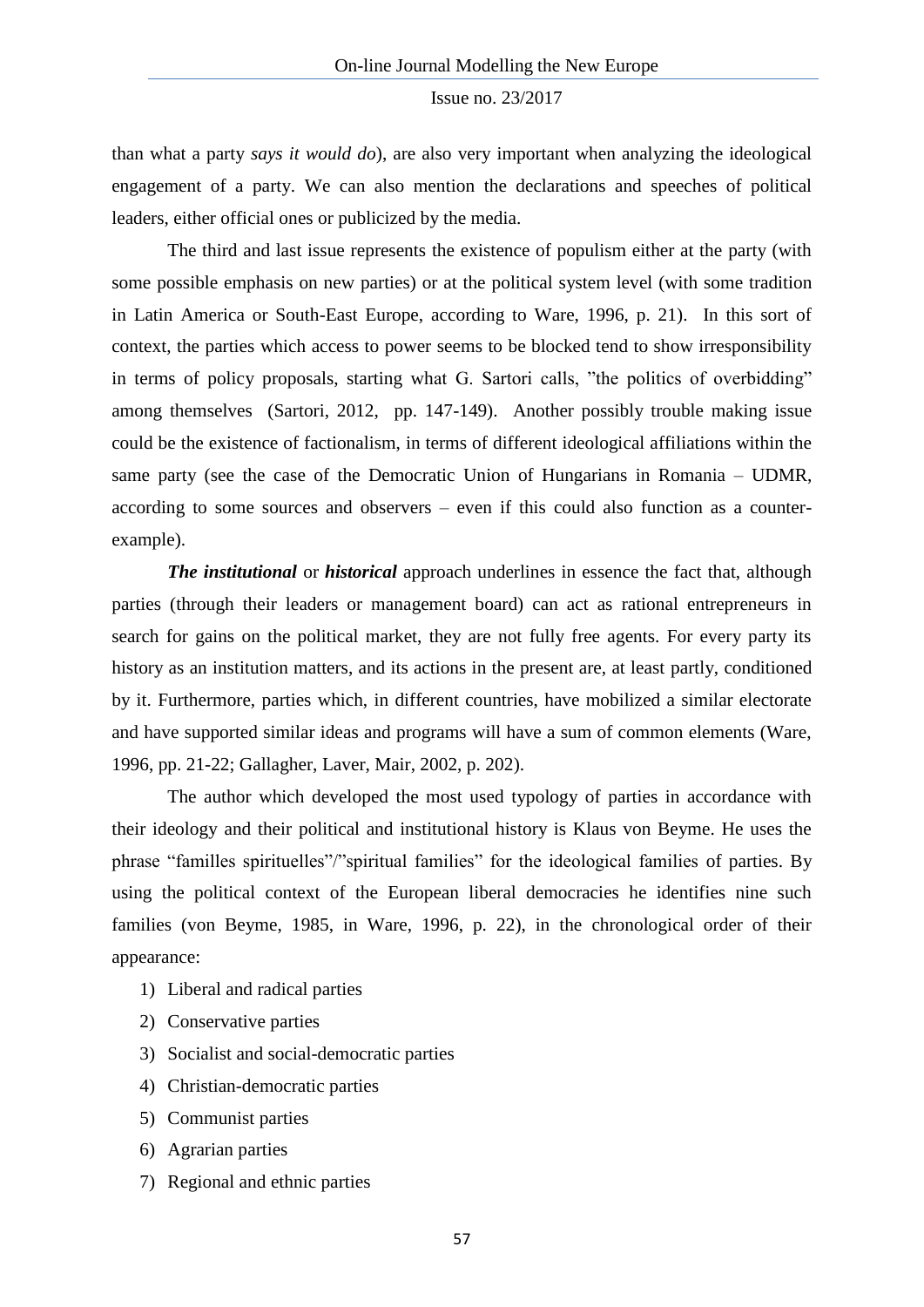- 8) Right and extremist parties
- 9) The ecological movement

Gallagher, Laver and Mair (2002, p. 203) have a similar approach, dividing political families in families of the left (social-democrats, communists, *the new left*, green parties) and families of center and right (Christian-democrats, conservatives, liberals, agrarians or center parties and extreme right parties). It can be noticed that there are also nine categories; if among the families of the left we have an extra-family of the new left, from those of the center and right we lack the ethnical and regional parties.

# **The analysis of the PSD programs. The legislative elections of December 2016 Introduction**

Concerning a distinct (and partially divergent) alignment of the Social Democratic Party (PSD) with the mainstream Western European left, several explanations and arguments have been advanced during the early '90s. Kitschelt (1992; as well as is in Lupu, 2017, p. IV) spoke of an alignment of the Eastern European left-wing successor parties (with which PSD could be associated with) to the left on the axis of controlled economy – market economy, and to the right on the axis of libertarianism – authoritarianism, in order for them to preserve the advantages of the status-qvo.

Alternatively, due to the presence of this successor type of left-wing parties in the government immediate after the fall of communism (the specific examples being Romania and Bulgaria, unlike in the other countries from the former Socialist block), the initial phases of the controversial privatization of the hyper-centralized socialist economy fell in their responsibility (Lupu, 2017, p. IV). That represented a dual contamination source, leading to the development of privatization programs by these parties (which had in their ranks leaders with "an obvious entrepreneurial profile") as well as to a slower process of privatization. To all of these, we can add up, as Daniel Seiler says (1999), that the specific reality of the area generates a cleavage among communists (neo-communists) – anti-communists (democrats) which goes past the classical cleavages of Rokkan and influences the layout of the left-right axis. What will be directly affected is the Romanian socialist/social-democratic movement, which at first is not perceived as such; in the first decade post-1989, the historical Romanian Social Democratic Party, PSDR is in opposition (and even member in adverse, right-leaning political alliances) towards the National Salvation Front (FSN), the National Democratic Salvation Front (FDSN) and the Party of Social Democracy of Romania (PDSR).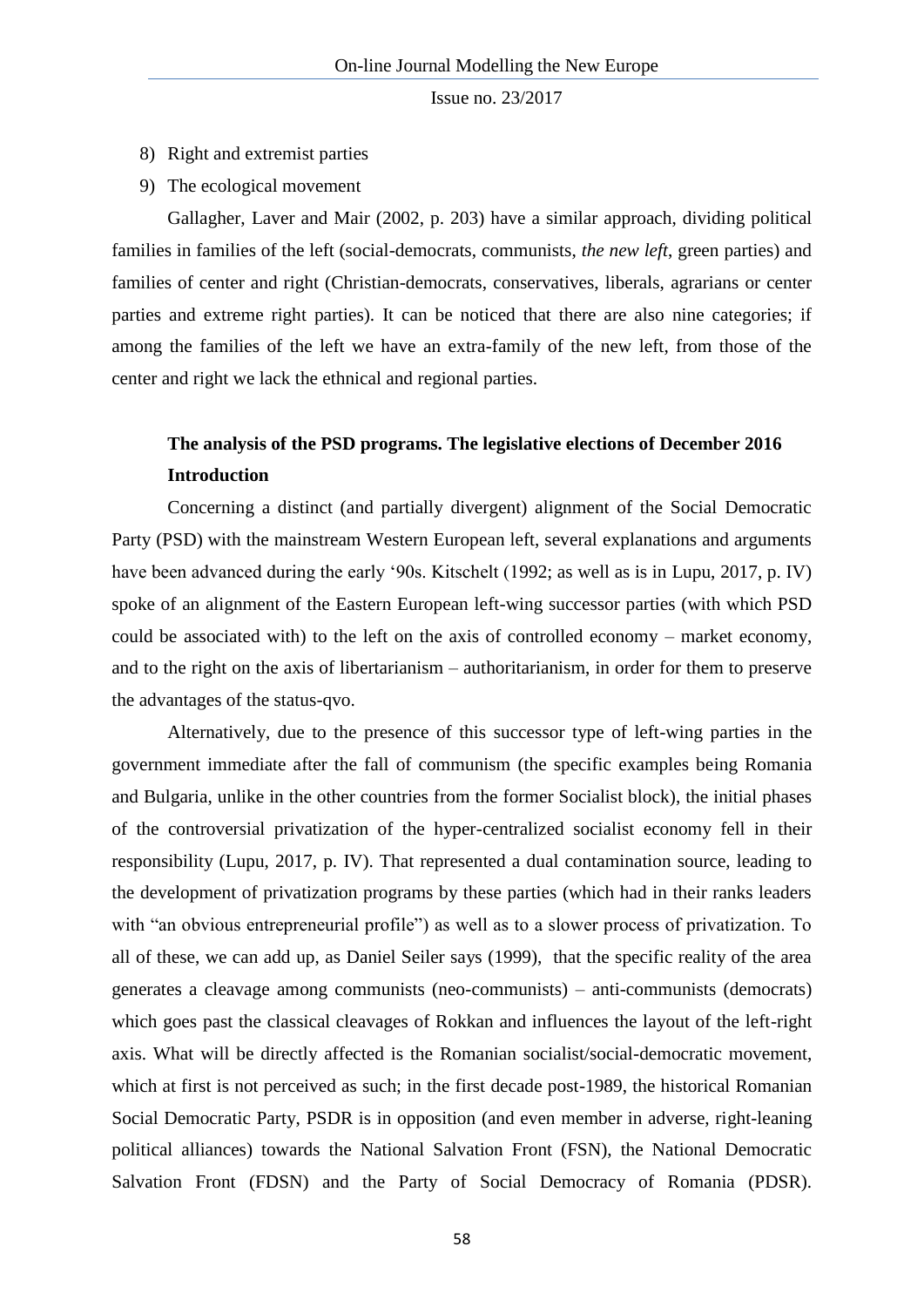Subsequently the National Salvation Front, FSN (who later became the Democratic Party, PD) has followed a similar oppositional path related to the National Democratic Salvation Front/the Party of Social Democracy of Romania (FDSN/PDSR), party from which it got separated.

Secondly, and conjunctively with the initiatives and attempts of the FDSN/PDSR to find legitimization in the field of the international affiliations (The Socialist International and the European Socialists), this type of cleavage has also generated joint efforts of the party to drop the totalitarian communist heritage ascribed to it, eventually calling for – starting with the leader of the party Ion Iliescu (currently honorary president) – a revolutionary legitimacy from the events leading to the overthrow of the totalitarian communist regime in December 1989.

Even after the adherence of the party to the Socialist International and to the European Socialists Party (in 2003 and 2005), we can still notice, in their programs, as well as in the public policies promoted by the Social Democratic Party (PSD) some particularities which cannot be found within the European social-democracy. During Ponta  $3<sup>rd</sup>$  and  $4<sup>th</sup>$  cabinets (after the break-up of the Social Liberal Union, USL: March 2014 – November 2015), although at that time the program of the PSD included progressive taxation, the Prime Minister Ponta kept using, even after the exit of The National Liberal Party (PNL) from the Social Liberal Union (USL), the minimal/flat taxation (16%) on profits and incomes, highlighting its positive effects on the economy.

Also the messages coming from then-presidential candidate Victor Ponta during his electoral campaign for the presidential elections of November 2014 – having Victor Ponta as Prime Minister and President of the PSD as well as the adversary of the liberal (PNL) presidential candidate Klaus Iohannis – upholding his beliefs in the merits of the ethnic and confessional particularism (Romanian and Orthodox) against an opponent of German ethnicity and Evangelical denomination – proved to be peculiar, from the point of view of the laïcité (if not the anticlericalism), the universalism and multiculturalism the European Socialists were promoting for years. We can also remember one of his campaign slogans: "Proud to be Romanians".

# **Romanian Social-Democratic Party's Political programs and manifestos**

In analyzing the political programs with whom the PSD presented itself to the electorate during the November 2016 campaign and the elections that followed in December,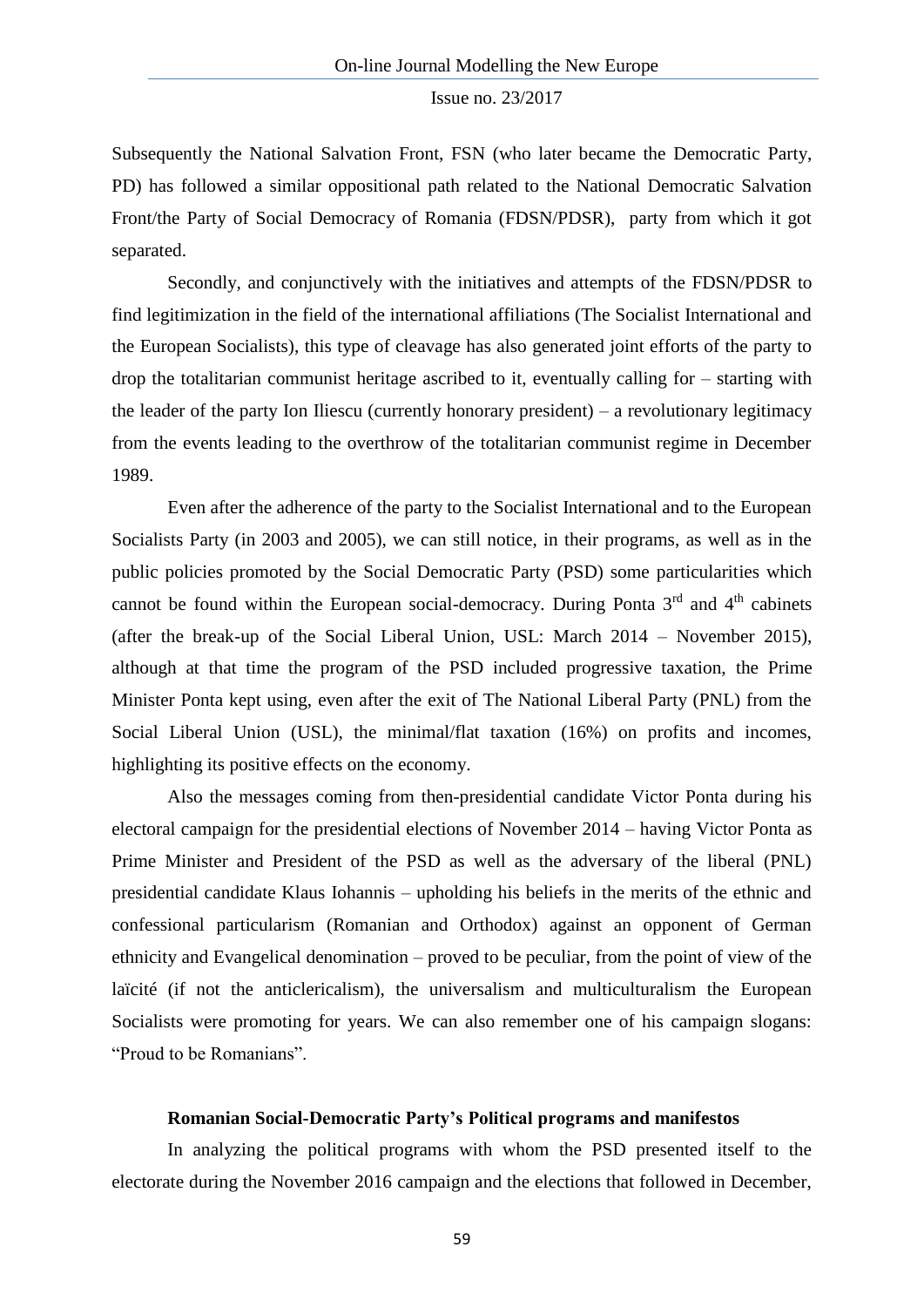a heuristic distinction between political programs and electoral manifestoes can be made. The first state positions in terms of values and include generic measures (without a time limit in which these measures must be applied) and the latter contain concrete measures and public policies proposals.

The approach used in this analysis is a spatial-institutional one, using the left-right axis and the characteristics of the social-democratic or socialist party family as a benchmark in order to fit the proposed values and measures from PSD political documents. The qualitative-discursive method used by the author is based upon his experience as an expert in encoding the political programs of Romanian political parties between 2014 and 2016 as part of the "My Vote" project ("My Vote" is a collective academic project with researchers from the University of Zurich, the eDemocracy center, the ZDA and from the Centre for the Study of Democracy, part of the Political Science Department the Babes-Bolyai University (http://www.votulmeu. com/#!/articles/public/About ).

## **The political program of the PSD**

The programmatic minimalism shown by all the political parties during the  $2016^{16}$ legislative elections is also present on PSD's website [\(www.psd.ro\)](http://www.psd.ro/) where the information are presented in a general manner. The PDS legitimizes itself ("Cine suntem?"/ "Who we are?" [http://www.psd.ro/despre/cine-suntem\)](http://www.psd.ro/despre/cine-suntem) through the economic growth and an increase of the average Romanians' living standards ("party of welfare") and with its role in getting Romania to be part of NATO and the EU. Another source of legitimacy can be the PSD's allegiance to the Socialist International and membership of the European Socialist Parties. The importance of political parties for the well-being of representative democracy is also mentioned.

A true political Decalogue is present in the section  $\hat{h}$  ce credem"/"In what we believe" [\(http://www.psd.ro/despre/in-ce-credem\)](http://www.psd.ro/despre/in-ce-credem):

1. We believe in the equality of chances

2. We believe in the values of democracy, the right to private property, we believe in each Romanian and in Romania

- 3. We believe in state-funded education
- 4. We believe in state-funded healthcare

**.** 

<sup>&</sup>lt;sup>16</sup> Maybe, paradoxically, with the exception of Popular Movement Party, PMP (Lupu, 2007, p. V) - https:// pmponline.ro/program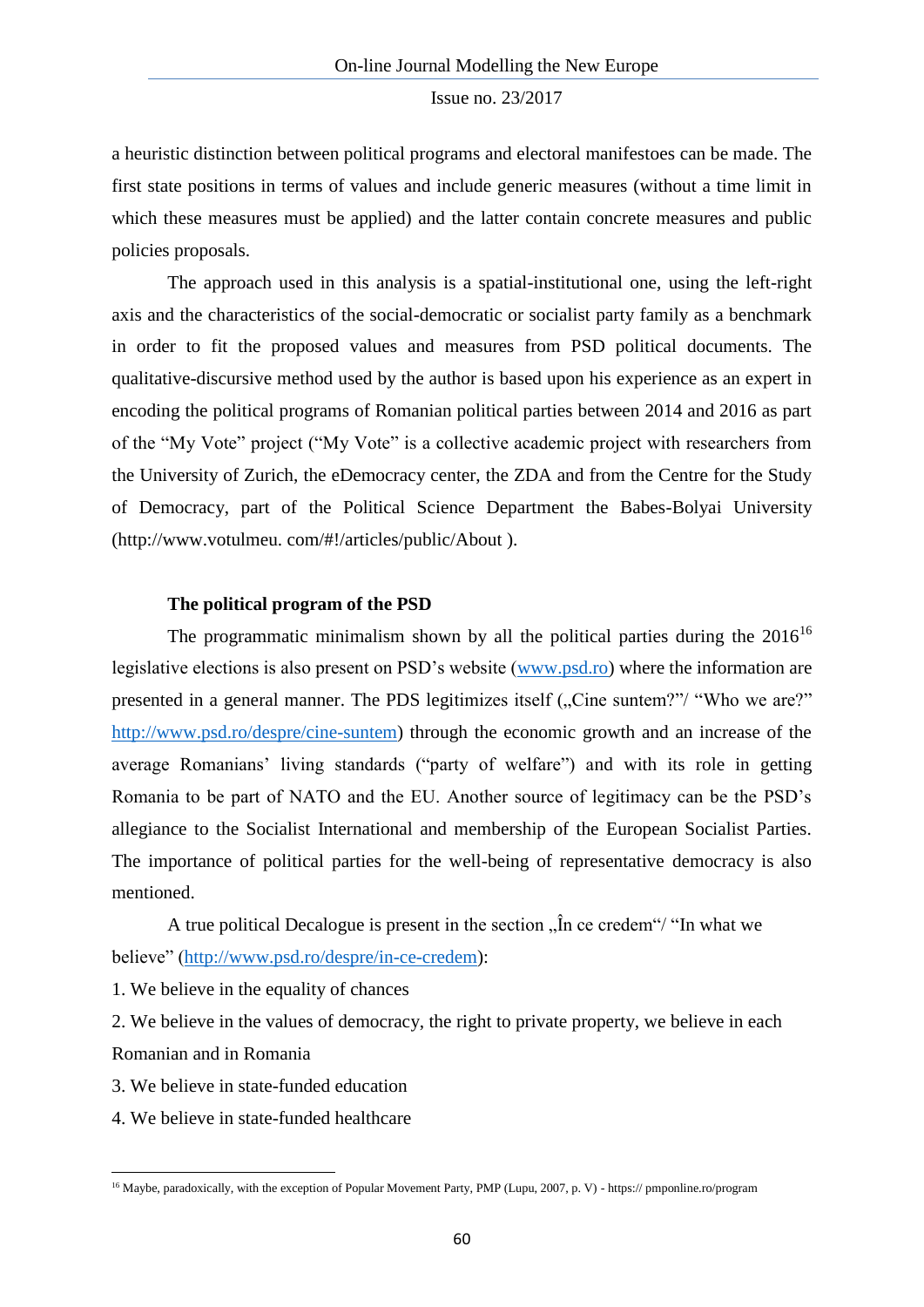5. We want a system of progressive taxation in order to reduce social cleavages

6. We want the workers to have minimum conditions by law: minimum wage, protection against abusive dismissal, paid leave etc.

7. We believe that social responsibility is not a charity, but an expression of solidarity between humans

8. We believe that the environment is something that we must leave for the future generations, thus its protection is an important objective

9. We believe that there is a need for ethical and fair trade, based on dialogue and transparency as an alternative to the liberal principle of free trade

10. We believe in multiculturalism and gender equality

1

These points shape a social-democratic vision of the society, according to PSD. Worth noting is the reference to the right to private property, possibly as a counter reaction to the fact that many voices have accused the PSD of communism, also the mentioning of statefunded healthcare and education, of a system of progressive taxation and (as a novelty) the idea of ethical trade. There are also some elements of the new left present: multiculturalism, gender equality and environmentalism

The section "Politica PSD"/ "PSD politics and policies" [\(http://www.psd.ro/%20viziune/ politica-psd\)](http://www.psd.ro/%20viziune/%20politica-psd) targets the electorate of the party. This is not the "proletariat/working class" (less numerous and harder to define nowadays), but "the many" ("the common people", "those who work", those employed in commerce and state funded sectors such as education and healthcare). At the end of the paragraph there's a mention of the entrepreneurs, as well as the big and small businessmen.

The last reference is not regarding to class but communities and the importance of politics in these communities, an approach that can go with the principle of subsidiarity (ideologically originating in Christian-democracy and Conservatism) as well as with the idea of "grassroots involvement" promoted by the new left. The section ends with a message to Romanians who live and work outside Romania, calling them "the country's most important creditors" – probably the most important reference to them from any political party in Romania.<sup>17</sup>

In the other two sections, the emphasis is put on the party's need for openness:

<sup>&</sup>lt;sup>17</sup> A most surprising aspect, considering PSD's (and its cabinet's) attitude towards the Romanian voters from abroad, during 2014 presidential elections.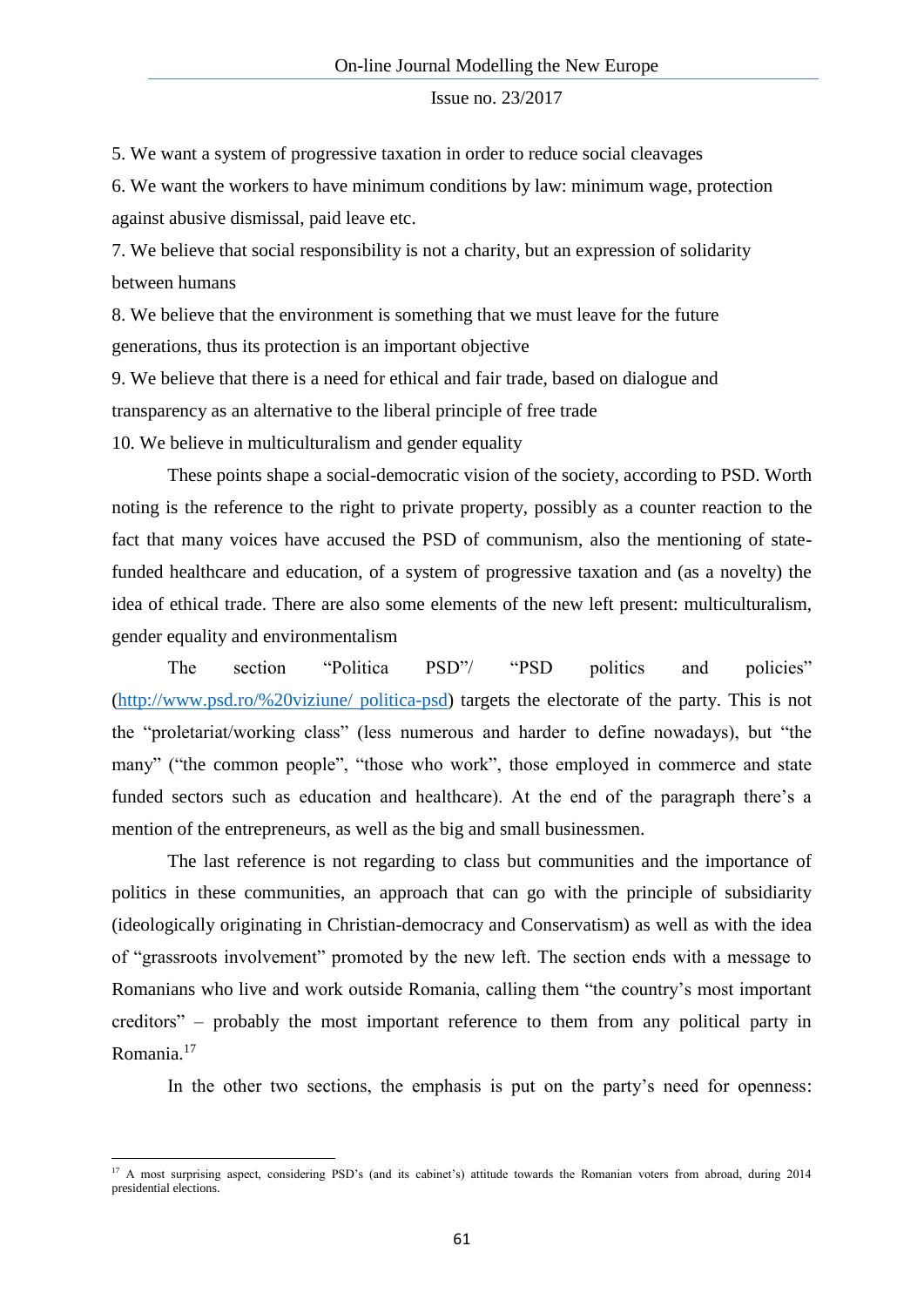towards its own members, who are "neither barons<sup>18</sup>, nor corrupts or communists", through internal democracy and their mobilization as human resource (a typical step, we could say, for a mass party belonging to M. Duverger's typologies), towards society/supporters, enhancing the need to create/restore bridges of connection with intellectuals and towards specialists and experts (in the first,<http://new.psd.ro/viziune/psd-in-2016>) and the need to recognize and repair mistakes from the past in the second ( [http://new.psd.ro/viziune/psd-isi](http://new.psd.ro/viziune/psd-isi-asuma-trecutul)[asuma-trecutul](http://new.psd.ro/viziune/psd-isi-asuma-trecutul) ). Among these, it is mentioned the conviction of communism and the 1990 "University Square" episode, as well as the restoration of the relationship between the party and the Transylvanian electorate. Having in mind the need to avoid "post hoc, propter hoc" reasoning, we can ask ourselves how many of the changes occurred in the sociodemographic profile of the "typical PSD voter" or how much of the electoral score without precedent obtained by the PSD in Transylvania could have been generated by these messages.

The last section to which I am going to discuss about in this part of the article is the most ample of the mentioned ones, and comes as a completion to the 10 points  $\left( \right)$ ,  $\hat{\text{ln}}$  ce credem?"/ "In what we believe?") in order to create the imagine of what could be called a project/vision of country [\(http://www.psd.ro/viziune/proiectele-psd](http://www.psd.ro/viziune/proiectele-psd) ). There are many outlined aspects and the approach is one specific to a "catch-all" of party: the need of trust, decentralization, constitutional reform, durable development, a socially active rule of law with powerful institutions. As novel themes for a social-democratic party, we can mention the outlined need to support the Romanian entrepreneurs (in a context dominated by multinational corporations), the importance of national defense (the allocation of 2% from GDP for defense being the only specific provision from what we could call the "political program" part), the need for diminishing the bureaucracy and the support for the reconstruction of the media/printed press. Finally, it emphasizes the need for a medium-long term development plan for Romania (25 years), which needs to be debated with the Romanian Academy, the society and all political forces.

### **Electoral manifestos**

1

These consists of a series of seven sets of documents which contain extensive measures for the modernization of society and the improvement of life standards (justified mainly in terms of general utility rather than from an ideological perspective – again, a catch-

<sup>&</sup>lt;sup>18</sup> A term used by the Romanian media and politicians, referring to the powerful (and allegedly corrupt) local political leaders, in analogy with the power of the feudal barons.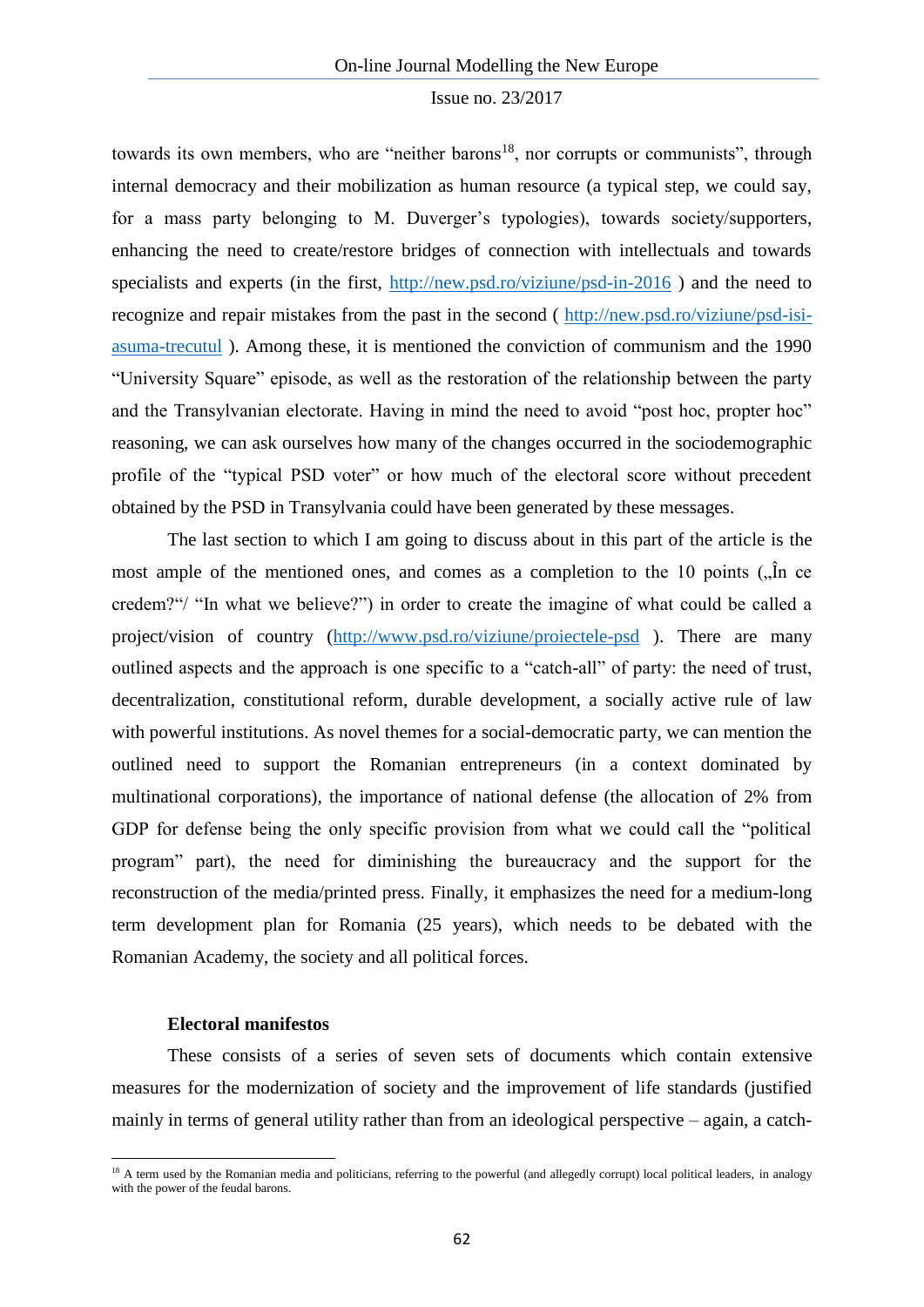all party trait) accompanied by a corollary present in the beginning of almost every section: "more Romanians in the middle class"<sup>19</sup>. This main preoccupation, together with the program of financial support provided by the state for the young entrepreneurs' business start-up projects (one of the first public policy introduced by the PSD government in 2017, after winning the elections) and the maintenance of the flat taxation (16%) for profit (in contradiction with what is stipulated in the political program part concerning proportional taxation – [http://new.psd.ro/despre/in-ce-credem\)](http://new.psd.ro/despre/in-ce-credem), along with numerous tax exemptions for various categories of citizens marks an obvious shift towards right. The only provided limitation concerning this aspect is the one on outsourcing the profit of multinational companies, to be applied starting with 2018.

Modernization proposals regard the development of road, railway and airport infrastructure, reindustrialization (with the support of the Sovereign Development and Investment Fund, FSDI, whose establishment is envisaged, and through the use of European funds, [http://psd.ro/assets/pdf/Programul%20economic%20al%20PSD%20-](http://psd.ro/assets/pdf/Programul%20economic%20al%20PSD%20-%2022.09.2016.pdf) [%2022.09.2016.pdf\)](http://psd.ro/assets/pdf/Programul%20economic%20al%20PSD%20-%2022.09.2016.pdf) reducing bureaucracy, investments in health services (construction of a republican hospital and 8 regional hospitals until 2020, supporting the national pharmaceutical company, equipping county hospitals, supporting family doctors, new public health programs, provention programs, [http://www.psd.ro/assets/pdf/Programul\\_PSD\\_pentru\\_Sanatate\\_-\\_04.11\\_.2016\\_.pdf\)](http://www.psd.ro/assets/pdf/Programul_PSD_pentru_Sanatate_-_04.11_.2016_.pdf), in education/for the use of young people (development of the educational and sport infrastructure, [http://psd.ro/assets/pdf/Programul\\_PSD\\_pentru\\_Tineri\\_si\\_Sport\\_-](http://psd.ro/assets/pdf/Programul_PSD_pentru_Tineri_si_Sport_-_07.11_.2016_.pdf)  $-07.11$  .2016 .pdf) and in agriculture (extension of irrigation systems, development of antihailing and rainfall enhancing systems, initiation of a national research & development system, http://psd.ro/assets/pdf/ Programul PSD pentru agricultura - $28.10$ .  $2016$  (1). pdf).

Beyond these investment and actual modernization proposed programs, *one of the most important characteristics of electoral manifestos of the PSD is the encouragement for development through financial facilities and incentives, in multiple and various fields of activity, in the shape of exceptions and reductions (temporarily or permanent) of taxes and contributions.* The basic tax thus remains at 16%, but is reduced for small enterprises, and

 $\overline{a}$ 

<sup>&</sup>lt;sup>19</sup> "PSD's objective is that each and every Romanian who works hard, contributes and has contributed to the economic growth, is part of the middle class" (Liviu Dragnea, "The development and modernization of Romania", http://psd.ro/assets/pdf/Dezvoltarea\_si\_ [modernizarea\\_Romaniei\\_-\\_Romania\\_start-up.pdf](http://psd.ro/assets/pdf/Dezvoltarea_si_%20modernizarea_Romaniei_-_Romania_start-up.pdf), p. 10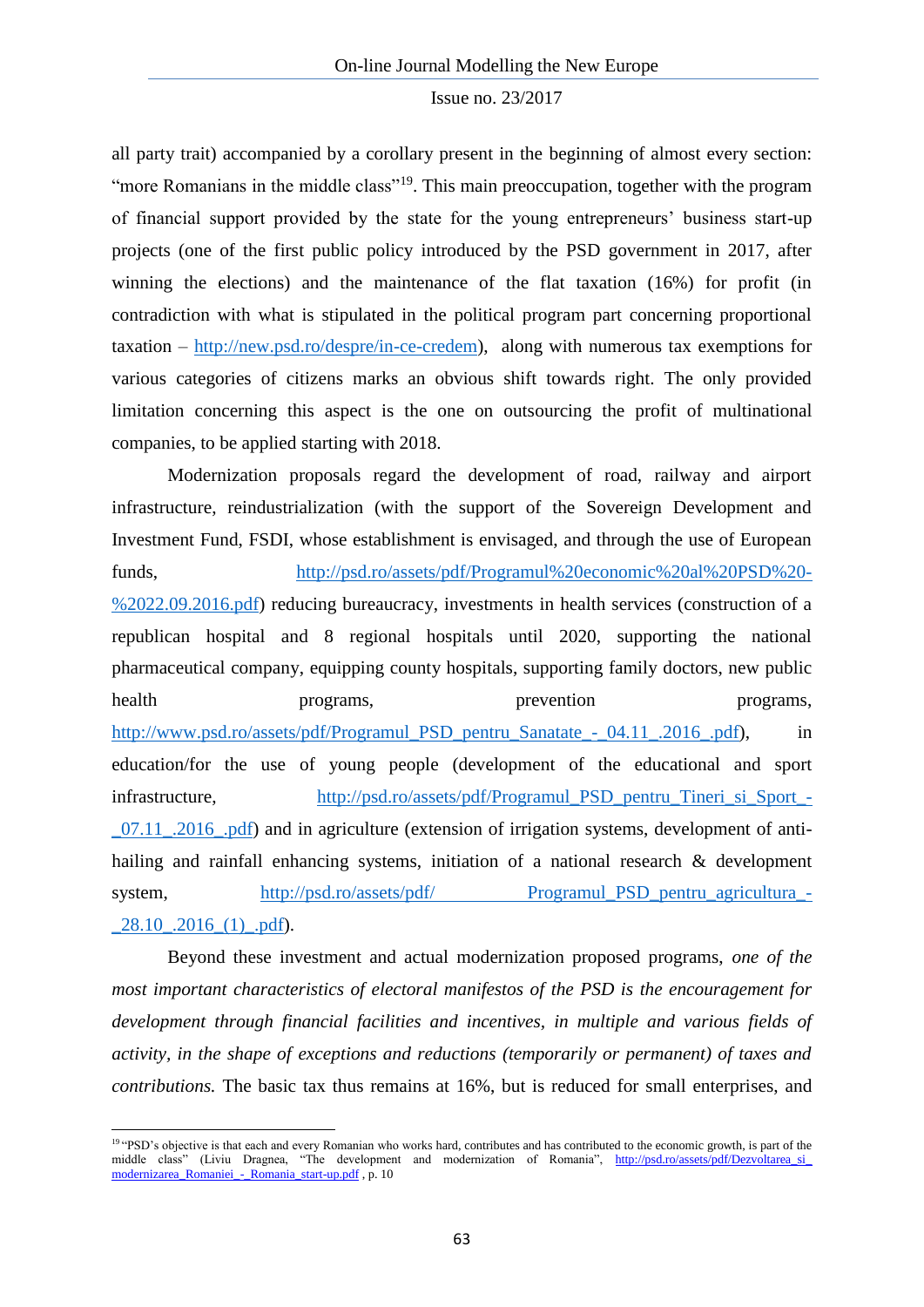there is also a proposition for non-fiscal taxes to be removed. Tax cuts have a special section dedicated to it: [http://psd.ro/assets/pdf/Programul\\_economic\\_al\\_PSD\\_\(partea\\_a\\_ll-a\)\\_-](http://psd.ro/assets/pdf/Programul_economic_al_PSD_(partea_a_ll-a)_-_09.10_.2016_.pdf) [\\_09.10\\_.2016\\_.pdf.](http://psd.ro/assets/pdf/Programul_economic_al_PSD_(partea_a_ll-a)_-_09.10_.2016_.pdf)

We can see here a clear distinction with the solidarity principle, usually used by socialists and social-democrats through progressive taxation (thus increasing the amount of collected money) to support a high social and economic involvement of the state in order to help the disadvantaged and to support the progress of society. Another specific note is the assumed national character of some measures, such as supporting local investors in an environment dominated by multi-national corporations or supporting Romanian farmers on the European market.

Another striking dimension of these electoral manifestos is comprised of the measures that aim to raise the income/standard of living for almost all socio-professional classes. Thus it proposes an income tax cut from 16% to 10% (and an full exemption for medical doctors, IT-related jobs and anybody with an income below 2,000 RON gross/month), tax cuts for social security and medical insurance, cuts or removal of the income tax and health insurance tax for retirees (according to the level of the pension), tax cuts or exemptions for dividends, property or land transfer.<sup>20</sup>

The proposed effective growth measures proposed refer to a 40% minimum wage raise, a 56% minimum wage raise for state employees, a 60% raise in the pension point and minimum-guaranteed pension, credits of up to 40.000 lei with state subsidized interest for young people and, in effect, the doubling of the income for medics and nurses. As means to support the additional incomes the following are mentioned: the multiplication effect of income raises and investments done through the Sovereign Investment and Development Fund (FSDI), increased tax collection, absorption of European funds and taxes (limiting the externalization of profit) on multinationals. The concrete/detailed way in which the FSDI is to be capitalized, beyond the issuing bonds and providing dividends, is not specified.

In comparison to these measures targeted at a micro or medio-societal level, the more complex and ambitious plans of development – a trademark of the classical socialism and social-democracy, and which are also a part of PSD programs – seem to occupy a second place. We are talking about goals such as reducing unemployment (below 3,5%) and creating

**.** 

<sup>&</sup>lt;sup>20</sup> Though the majority of these measures have a deadline on  $1<sup>st</sup>$  January 2018, they were put on hold by the debates on topics (not mentioned in the electoral manifestos) such as global household tax or the passing of the tax-paying duty from the employer to the employee, which animated the PSD governments in 2017. Not to mention the episode of the pardon and amnesty provided in the "famous" OUG (Government Emergency Ordinance) 13, issued at the beginning of the year.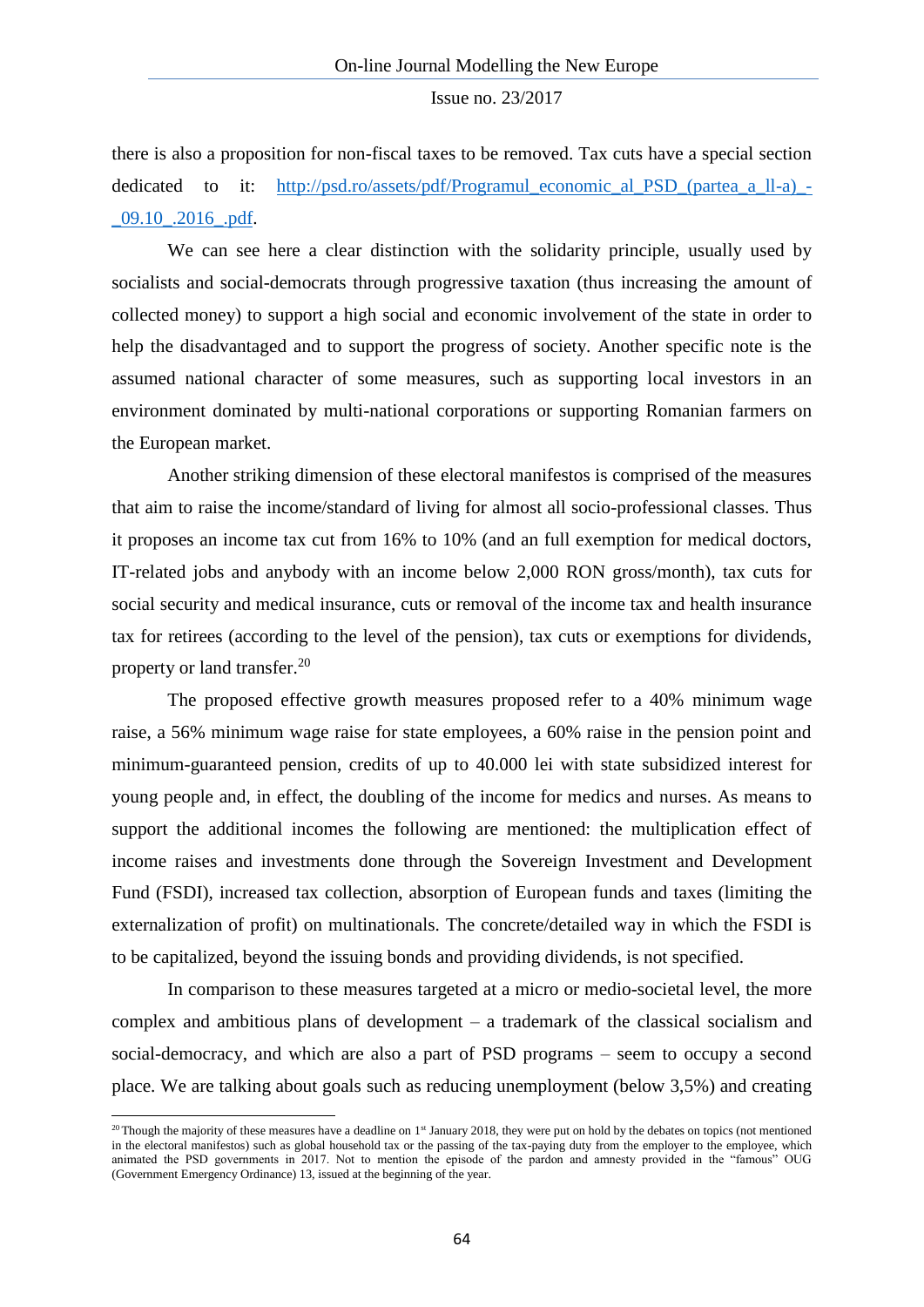850.000 jobs before 2020, reducing the risk of poverty and social exclusion for 1.500.000 people and increasing salaries to over 1000 euros for at least 1 000 000 people in the same year horizon. Furthermore, the plan to move to an economy based on innovation and the advancement of the country to the 13<sup>th</sup> place as an economic power in Europe (from the 17<sup>th</sup>) are also being considered.

# **Conclusions**

This article presents two directions of evolution considered by many to be distinct/divided – that of the noncommunist, Romanian left-wing (socialist, social-democratic – "democratic" being used here in order to signal the compatibility with the democratic political system) organized thinking and politics, along the history, on the one hand, and that of the nowadays Romanian Social Democratic Party (PSD) on the other. The first one starts developing in an atypical economic and social background, dominated by agrarian and landed economic interests and by development gaps which apparently have no connection to the industrial economy (or generated precisely by its insufficiency) and then it continues with organizational splits and realignments of exponential figures only to be dismantled too fast under the pressure of a communist totalitarian system.

The second one starts its existence in a particular way as well – neither as a successor party nor as a promoter of interwar socialism, but rather as an expression of a communist, clandestine, uncertain reformism. Left-wing party and partially "condemned" to right-wing policies (privatization), with internal struggles and involvement in dark and controversial historical episodes (Mineriadele/the Mineriads), oscillating between a normal left-wing legacy ("the noble ideals of socialism", as Ion Iliescu put it at the end of 1989) and its rejection and, at the same time, between authoritarianism and reform, PSD (former National Salvation Front/FSN, National Democratic Salvation Front/FDSN, Romanian Social Democracy Party/PDSR) creates for itself, although with difficulty and gradually (and through the alliance with PSDR) an identity contour.

The period that followed after 2000 brings certain clarifications, from the point of view of conformity (and the lack of exceptionality) of PSD programs compared to the social-European democracy of which it is already an institutional part. The discussion over the ideological unification was, up until 2005, concerning the right-wing *as well* as the left-wing Romanian parties, but from that year, PSD remains the only left-wing Romanian party, with the Democratic Party (PD) moving to European Populists. However, to make things more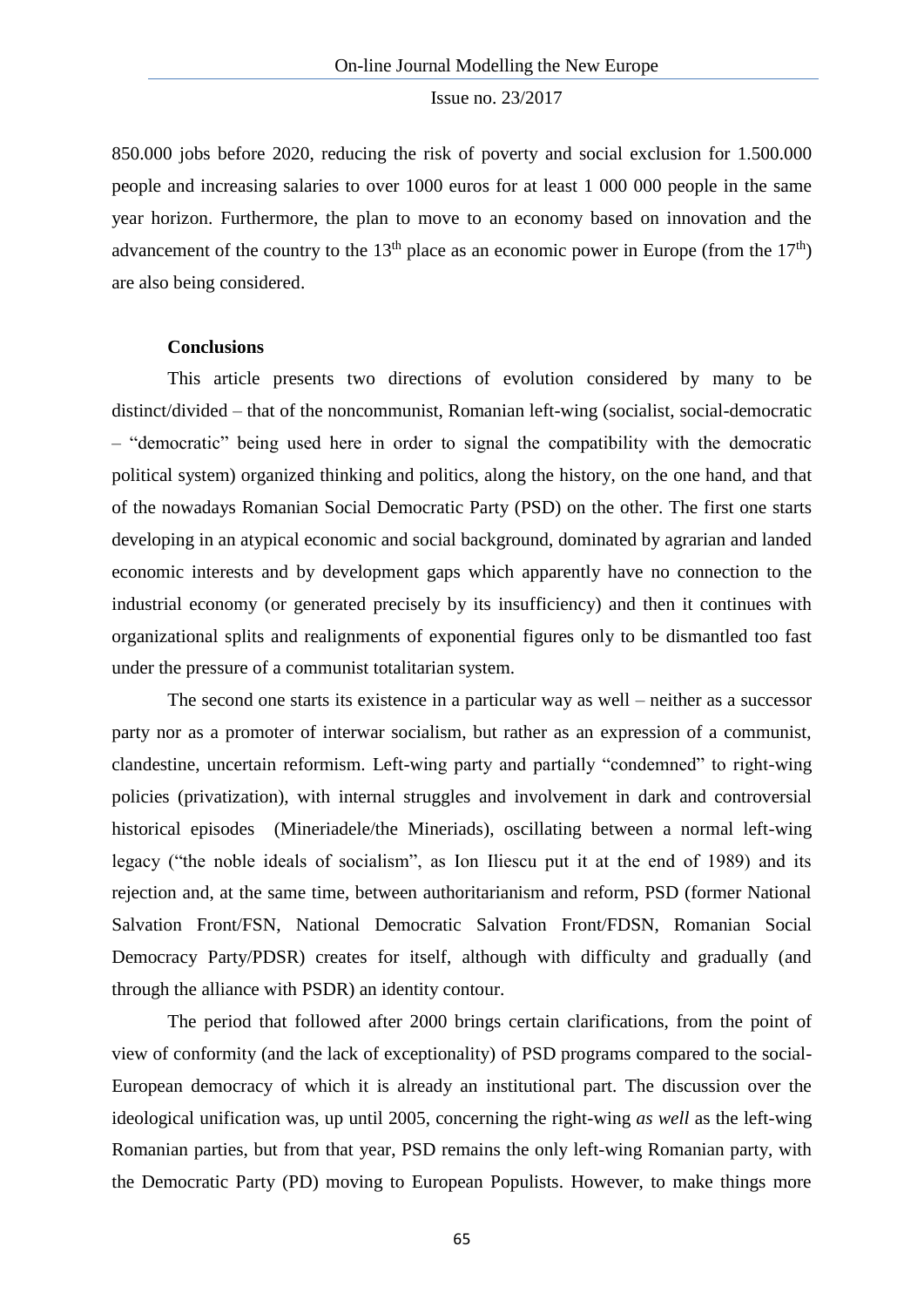complicated, the years after its 2004 electoral defeat the Social Liberal Union was set up, by allying with the National Liberal Party (PNL). At the same time, starting with 2008, the Romanian electorate became, according to the results of surveys, more receptive to the ideological dimension. Even after the dissolution of the USL, certain "deviationist" rightwing ingredients continued to exist in the political programs and policy proposals submitted/endorsed by PSD and in the speeches of its leaders.

Such a tension seems to exist at the level of political documents elaborated by the party for the 2016 November-December electoral moment, between general programs and the ensemble of proposed public policies (the electoral manifesto), the latter incorporating sets of measures traditionally seen as belonging to the right-wing economic politics. If these are proof of populism (and some would also add the term "irresponsible"), in trying to capacitate a right-wing electorate, of pragmatism or rather of a bold, creative and innovative political and economic approach remains to be proved by the future events.

A few months after winning the parliamentarian elections with an unexpected result (over 45% of votes for the Senate and the Chamber of Deputies), and despite the efforts of defining a leftist identity, the ideological monopoly of PSD ends up being challenged by a platform<sup>21</sup> that is yet unknown and in the process of being organized, one that claims to be a part of the new European left.

### **Bibliography**

- BALL, T./ DAGGER, R. (2000) *Ideologii politice şi idealul democratic.* Iași: Editura Polirom.
- BERNSTEIN, E. (1907/1899) *Evolutionary Socialism.* Available from: [https://www.marxists.org/ reference/archive/bernstein/works/1899/evsoc/index.htm](https://www.marxists.org/%20reference/archive/bernstein/works/1899/evsoc/index.htm) [Accessed 20.09.2017].
- BUDGE, I. (2006) Identifying Dimensions and Locating Parties: Methodological and Conceptual Problems, in KATZ R. S./ CROTTY W. M. (eds.) - *Handbook of Party Politics.* London and Thousand Oaks, CA: Sage, pp. 422-433.

**.** 

<sup>21</sup> Demos platform [\(http://platforma-demos.ro/\)](http://platforma-demos.ro/)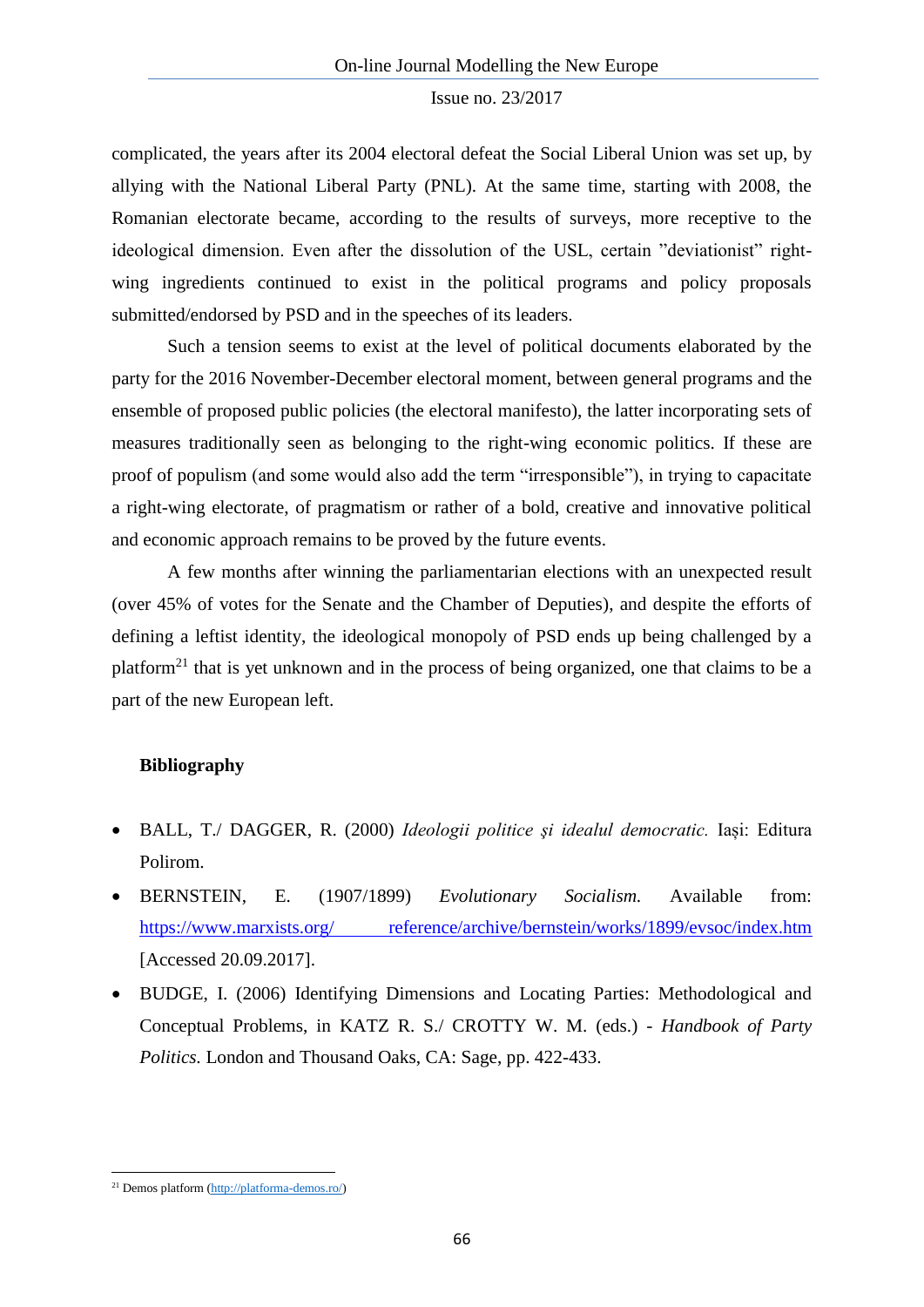- CARPINSCHI, A. (1998) Doctrina social-democrată, in MUNGIU-PIPPIDI, A. (ed.) *Doctrine politice. Concepte universal și realități românești.* Iași: Editura Polirom, pp. 175-194.
- DUVERGER, M. (1990/1951) Caucus and Branch, Cadre Parties and Mass Parties, in MAIR P. (ed.) *The West European Party System*. Oxford: Oxford University Press, 1990, pp. 37-45.
- GALLAGHER, T./ LAVER, M./ MAIR, P. (2002) *Representative Government in Modern Europe.* New York: McGraw-Hill, pp. 202-232.
- HEGEL, G. W. F. (2000) *Fenomenologia spiritului.* București: Editura Univers Enciclopedic.
- JURCA, N. (1994) Istoria *social-democrației din România.* București: Editura Științifică
- KIRCHHEIMER, O. (1966) The Transformation of West European Party System, in LA PALOMBARA, J./ WEINER, M. (eds.) *Political Parties and Political Development.*  Princeton, NJ: Princeton University Press, pp. 177-200.
- KITSCHELT, H. P./ MANSFELDOVA, Z./ MARKOWSKI, R./ TOKA, G. (1999) *Post-Communist Party Systems, Competition, Representation, and Inter-Party Cooperation.*  Cambridge University Press.
- KITSCHELT, H. P. (1995) The Formation of Party Cleavages in Post-Communist Democracies: Theoretical Propositions, *Party Politics.* vol. 1 no. 4 (Fall, 1995), pp. 447- 472.
- KITSCHELT H. P. (1992) The Formation of Party Systems in East Central Europe, *Politics and Society.* vol. 20 no. 1 (March, 1992), pp. 7-50.
- LENIN, V. I. (1916) *Imperialismul, stadiul cel mai înalt al capitalismului,* in LENIN, V. I (1970) *Opere alese*. București: Editura Politică, pp. 75-213. Available from: [https://www.marxists.org/reference/archive/bernstein/works/1899/evsoc/index.htm,](https://l.facebook.com/l.php?u=https%3A%2F%2Fwww.marxists.org%2Freference%2Farchive%2Fbernstein%2Fworks%2F1899%2Fevsoc%2Findex.htm&h=ATM8JVuI3DteGy-twZs0yP9AUIh06Mm1Fh0B6xH-StjqwGiKwTRdSD-PHWZQHMgNIqT-QSL1k3FVV5NAx4mYurJS423Zv8dp_jbI9uKA7qsQ5sIus6YgxUccy4HS5QJnp9Xph9U3Ym8) [Accessed 20.09.2017].
- LUPU, H. (2017) PSD, în dreapta stângii europene (dosarul "Social-democrația azi"), *Dilema Veche* nr. 674, 19-25 January 2017, pp. IV-V. Available from: [http://dilemaveche.ro/sectiune/ tema-saptamanii/articol/psd-in-dreapta-stingii-europene,](http://dilemaveche.ro/sectiune/%20tema-saptamanii/articol/psd-in-dreapta-stingii-europene) [Accessed 20.09.2017].
- MARX, K., ENGELS Fr. (1956/1845) *Ideologia germană.* București: Editura de stat pentru literatură politică, pp.14-48.